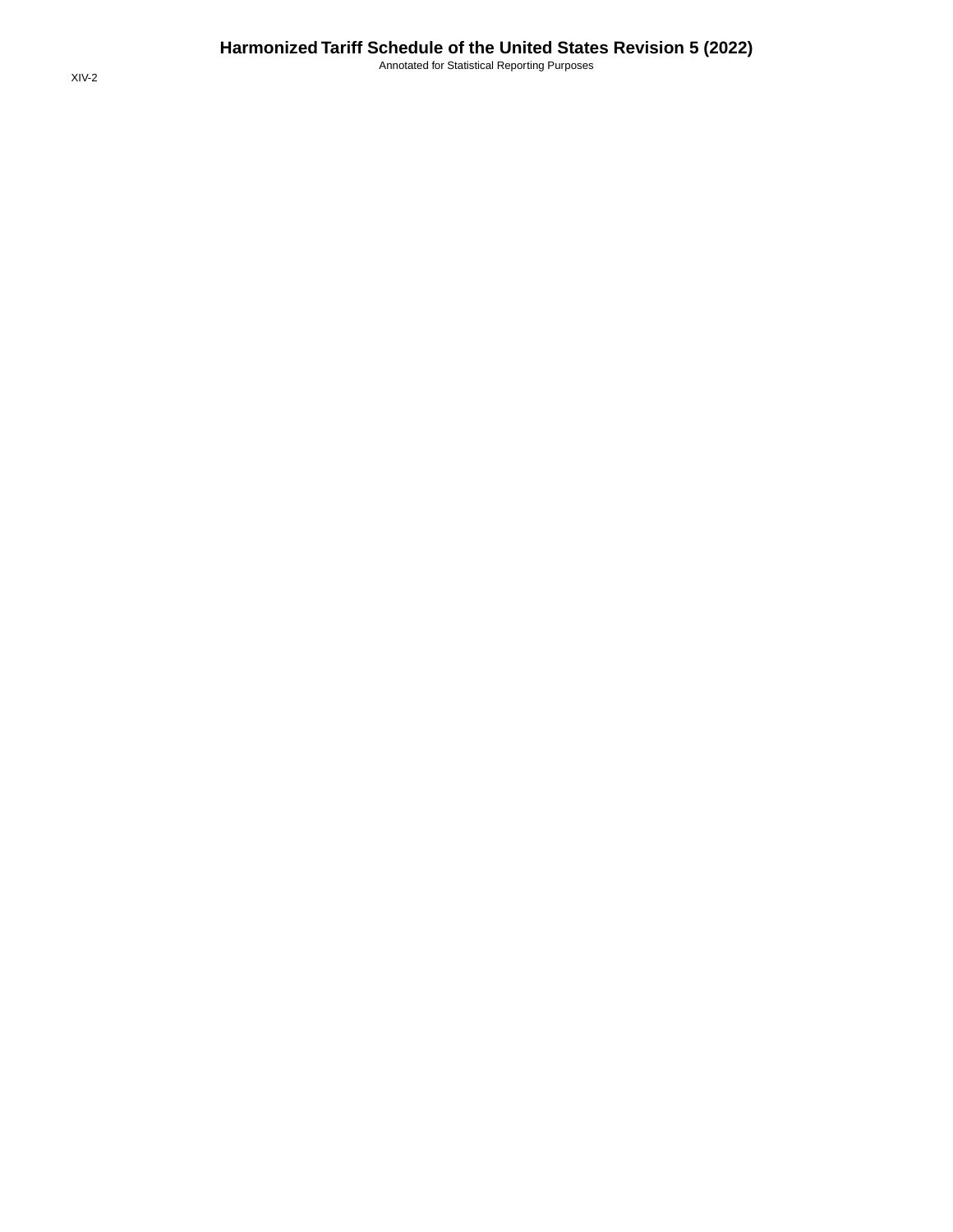Annotated for Statistical Reporting Purposes

XIV 71-1

### CHAPTER 71

### NATURAL OR CULTURED PEARLS, PRECIOUS OR SEMIPRECIOUS STONES, PRECIOUS METALS, METALS CLAD WITH PRECIOUS METAL, AND ARTICLES THEREOF; IMITATION JEWELRY; COIN

### Notes

1. Subject to note 1(a) to section VI and except as provided below, all articles consisting wholly or partly:

- (a) Of natural or cultured pearls or of precious or semiprecious stones (natural, synthetic or reconstructed), or
- (b) Of precious metal or of metal clad with precious metal, are to be classified in this chapter.
- 2. (a) Headings 7113, 7114 and 7115 do not cover articles in which precious metal or metal clad with precious metal is present as minor constituents only, such as minor fittings or minor ornamentation (for example, monograms, ferrules and rims), and paragraph (b) of the foregoing note does not apply to such articles.
	- (b) Heading 7116 does not cover articles containing precious metal or metal clad with precious metal (other than as minor constituents).
- 3. This chapter does not cover:
	- (a) Amalgams of precious metal or colloidal precious metal (heading 2843);
	- (b) Sterile surgical suture materials, dental fillings or other goods of chapter 30;
	- (c) Goods of chapter 32 (for example, lustres);
	- (d) Supported catalysts (heading 3815);
	- (e) Articles of heading 4202 or 4203 referred to in note 3(B) to chapter 42;
	- (f) Articles of heading 4303 or 4304;
	- (g) Goods of section XI (textiles and textile articles);
	- (h) Footwear, headgear or other articles of chapter 64 or 65;
	- (ij) Umbrellas, walking-sticks or other articles of chapter 66;
	- (k) Abrasive goods of heading 6804 or 6805 or chapter 82, containing dust or powder of precious or semiprecious stones (natural or synthetic); articles of chapter 82 with a working part of precious or semiprecious stones (natural, synthetic or reconstructed); machinery, mechanical appliances or electrical goods, or parts thereof, of section XVI. However, articles and parts thereof, wholly of precious or semiprecious stones (natural, synthetic or reconstructed) remain classified in this chapter, except unmounted worked sapphires and diamonds for styli (heading 8522);
	- (l) Articles of chapter 90, 91 or 92 (scientific instruments, clocks and watches, musical instruments);
	- (m) Arms or parts thereof (chapter 93);
	- (n) Articles covered by note 2 to chapter 95;
	- (o) Articles classified in chapter 96 by virtue of note 4 to that chapter; or
	- (p) Original sculptures or statuary (heading 9703), collectors' pieces (heading 9705) or antiques of an age exceeding one hundred years (heading 9706), other than natural or cultured pearls or precious or semiprecious stones.
- 4. (a) The expression "precious metal" means silver, gold and platinum.
	- (b) The expression "platinum" means platinum, iridium, osmium, palladium, rhodium and ruthenium.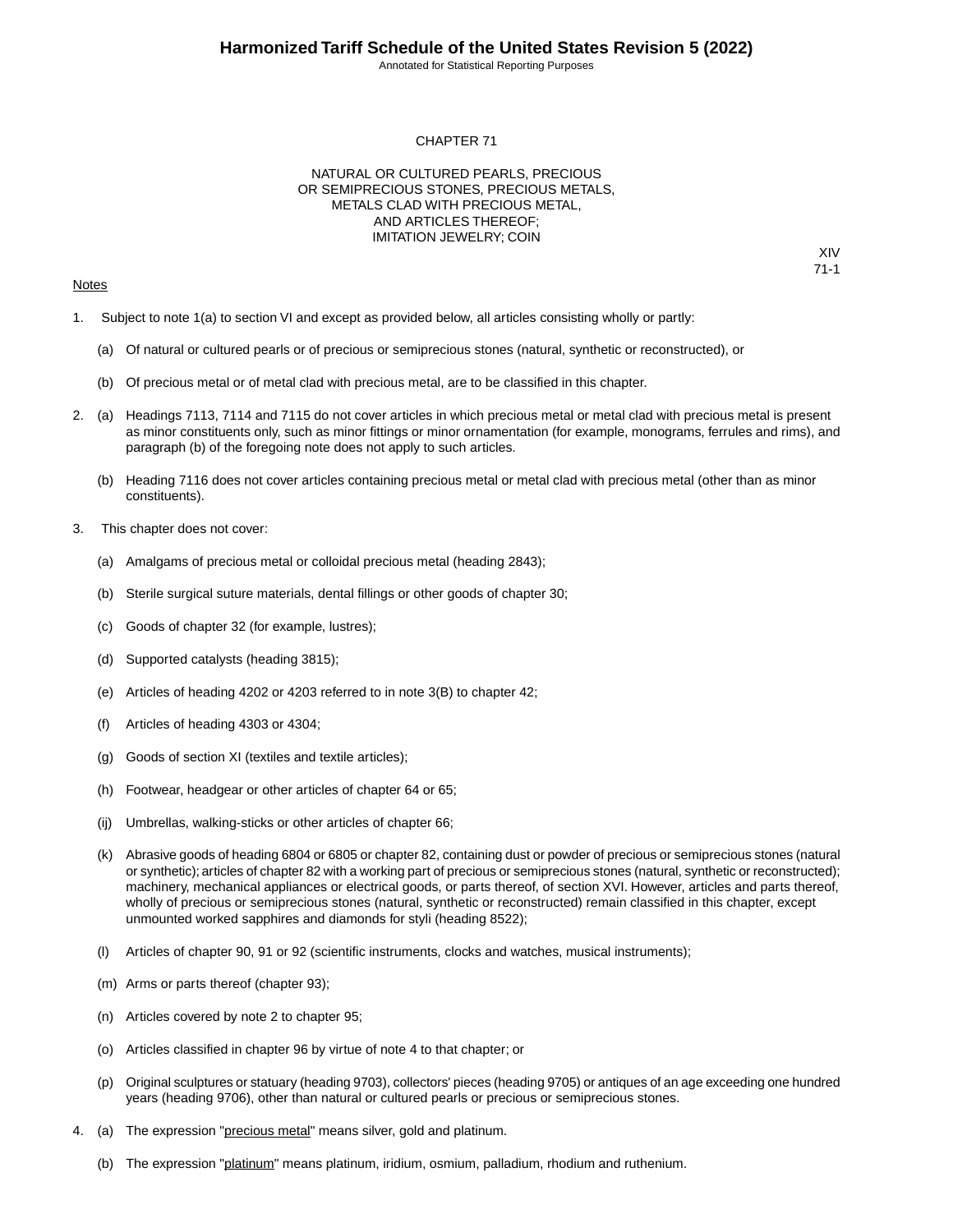Annotated for Statistical Reporting Purposes

Notes (con.) XIV 71-2

- (c) The expression "precious or semiprecious stones" does not include any of the substances specified in note 2(b) to chapter 96.
- 5. For the purposes of this chapter, any alloy (including a sintered mixture and an inter-metallic compound) containing precious metal is to be treated as an alloy of precious metal if any one precious metal constitutes as much as 2 percent, by weight, of the alloy. Alloys of precious metal are to be classified according to the following rules:
	- (a) An alloy containing 2 percent or more, by weight, of platinum is to be treated as an alloy of platinum;
	- (b) An alloy containing 2 percent or more, by weight, of gold but no platinum, or less than 2 percent, by weight, of platinum, is to be treated as an alloy of gold;
	- (c) Other alloys containing 2 percent or more, by weight, of silver are to be treated as alloys of silver.
- 6. Except where the context otherwise requires, any reference in the tariff schedule to precious metal or to any particular precious metal includes a reference to alloys treated as alloys of precious metal or of the particular metal in accordance with the rules in note 5 above, but not to metal clad with precious metal or to base metal or non-metals plated with precious metal.
- 7. Throughout the tariff schedule the expression "metal clad with precious metal" means material made with a base of metal upon one or more surfaces of which there is affixed by soldering, brazing, welding, hot-rolling or similar mechanical means a covering of precious metal. Except where the context otherwise requires, the expression also covers base metal inlaid with precious metal.
- 8. Subject to note 1(a) to section VI, goods answering to a description in heading 7112 are to be classified in that heading and in no other heading of the tariff schedule.
- 9. For the purposes of heading 7113, the expression "articles of jewelry" means:
	- (a) Any small objects of personal adornment (for example, rings, bracelets, necklaces, brooches, earrings, watch chains, fobs, pendants, tie pins, cuff links, dress studs, religious or other medals and insignia); and
	- (b) Articles of personal use of a kind normally carried in the pocket, in the handbag or on the person (for example, cigar or cigarette cases, snuff boxes, cachou or pill boxes, powder boxes, chain purses or prayer beads).

These articles may be combined or set, for example, with natural or cultured pearls, precious or semiprecious stones, synthetic or reconstructed precious or semiprecious stones, tortoise shell, mother-of-pearl, ivory, natural or reconstituted amber, jet or coral.

- 10. For the purposes of heading 7114, the expression "articles of goldsmiths' or silversmiths' wares" includes such articles as ornaments, tableware, toilet-ware, smokers' articles and other articles of household, office or religious use.
- 11. For the purposes of heading 7117, the expression "imitation jewelry" means articles of jewelry within the meaning of paragraph (a) of note 9 above (but not including buttons or other articles of heading 9606, or dress combs, hair slides or the like, or hairpins, of heading 9615), not incorporating natural or cultured pearls, precious or semiprecious stones (natural, synthetic or reconstructed) nor (except as plating or as minor constituents) precious metal or metal clad with precious metal.

### Subheading Notes

- 1. For the purposes of subheadings 7106.10, 7108.11, 7110.11, 7110.21, 7110.31 and 7110.41, the expressions "powder" and "in powder form" mean products of which 90 percent or more by weight passes through a sieve having a mesh aperture of 0.5 mm.
- 2. Notwithstanding the provisions of note 4(b), for the purposes of subheadings 7110.11 and 7110.19, the expression "platinum" does not include iridium, osmium, palladium, rhodium or ruthenium.
- 3. For the classification of alloys in the subheadings of heading 7110, each alloy is to be classified with that metal, platinum, palladium, rhodium, iridium, osmium or ruthenium, which predominates by weight over each other of these metals.

### Additional U.S. Notes

- 1. For the purposes of subchapter II, unless the context otherwise requires:
	- (a) The term "unwrought" refers to metals, whether or not refined, in the form of ingots, blocks, lumps, billets, cakes, slabs, pigs, cathodes, anodes, briquettes, cubes, sticks, grains, sponge, pellets, shot and similar manufactured primary forms, but does not cover rolled, forged, drawn or extruded products, tubular products or cast or sintered forms which have been machined or processed otherwise than by simple trimming, scalping or descaling;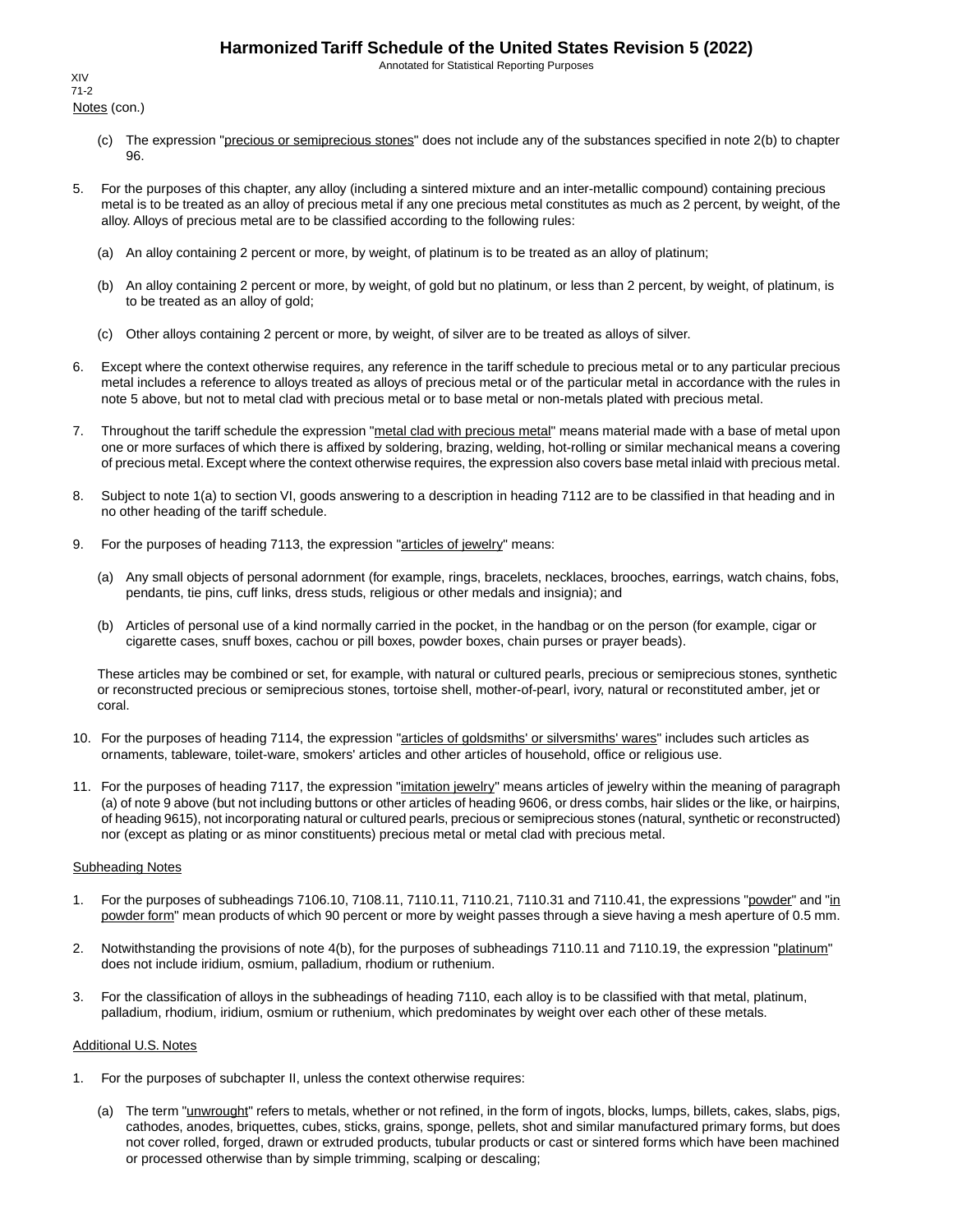Annotated for Statistical Reporting Purposes

Additional U.S. Notes (con.)

- (b) The term "semimanufactured" refers to wrought metal products in the form of bars, rods, sections, plates, sheets, strips, wire, tubes, pipes and hollow bars, and to powder (other than primary metals in powder form);
- (c) The term "waste and scrap" refers to materials and articles which are second-hand or waste or refuse, or are obsolete, defective or damaged, and which are fit only for the recovery of the metal content or for use in the manufacture of chemicals. It includes residues and ashes of a kind used principally for the recovery of precious metals, but does not include metals in unwrought form or metal-bearing materials provided for in heading 2616.
- 2. Coin provided for in heading 7118 which is currently in circulation in any country and is imported for monetary purposes shall be admitted without formal customs consumption entry or the payment of duty. This does not affect any requirements under other provisions of law to the effect that transfers of coin into or through the United States, in an amount exceeding \$10,000 on any one occasion, shall be reported as described therein.
- 3. (a) Notwithstanding any provision in additional U.S. note 5 to chapter 91, any article of jewelry provided for in heading 7113 which is the product of the Virgin Islands, Guam, or American Samoa (including any such article which contains any foreign component) shall be eligible for the benefits provided in paragraph (h) of additional U.S. note 5 to chapter 91, subject to the provisions and limitations of that note and of paragraphs (b), (c), and (d) of this note.
	- (b) Notwithstanding additional U.S. Note 5(h)(ii)(B) to chapter 91, articles of jewelry subject to this note shall be subject to a limitation of 10,000,000 units.
	- (c) Nothing in this note shall result in an increase or a decrease in the aggregate amount referred to in paragraph (h)(iii) of, or the quantitative limitation otherwise established pursuant to the requirements of, additional U.S. note 5 to chapter 91.
	- (d) Nothing in this note shall be construed to permit a reduction in the amount available to watch producers under paragraph (h)(iv) of additional U.S. note 5 to chapter 91.
	- (e) The Secretary of Commerce and the Secretary of the Interior shall issue such regulations, not inconsistent with the provisions of this note and additional U.S. note 5 to chapter 91, as the Secretaries determine necessary to carry out their respective duties under this note. Such regulations shall not be inconsistent with substantial transformation requirements but may define the circumstances under which articles of jewelry shall be deemed to be 'units' for purposes of the benefits, provisions, and limitations of additional U.S. note 5 to chapter 91.
	- (f) Notwithstanding any other provision of law, any article of jewelry provided for in Heading 7113 that is assembled in the Virgin Islands, Guam, or American Samoa by a jewelry manufacturer or jewelry assembler that commenced jewelry manufacturing or jewelry assembly operations in the Virgin Islands, Guam, or American Samoa after August 9, 2001, shall be treated as a product of the Virgin Islands, Guam, or American Samoa for purposes of this note and General Note 3(a)(iv) of this Schedule if such article is entered no later than 18 months after such jewelry manufacturer or jewelry assembler commenced jewelry manufacturing or jewelry assembly operations in the Virgin Islands, Guam, or American Samoa.

#### Statistical Notes

- 1. For the purposes of subheading 7113.19.50, the expression "ISO standard platinum" means platinum meeting the International Organization for Standardization's standard for platinum containing at least 85 percent pure platinum or at least 50 percent pure platinum with a combined content of at least 95 percent platinum group metals iridium, osmium, palladium, rhodium, or ruthenium.
- 2. For the purposes of reporting under statistical numbers 7113.19.5021 through 7113.19.5045, each piece is individually counted. For example, a pair of earrings is counted as two pieces and a necklace and its pendant are counted as one piece.

#### Compiler's Note

The provisions of subchapter II of chapter 99 (Miscellaneous Tariff Bills or MTBs), the provisions of the Generalized System of Preferences (GSP) found in General Note 4 and most product exclusions from the additional tariffs on products of China in subchapter III of chapter 99 expired on December 31, 2020. However, no endnotes or footnotes relating to these provisions have been deleted as of the issue date of this edition.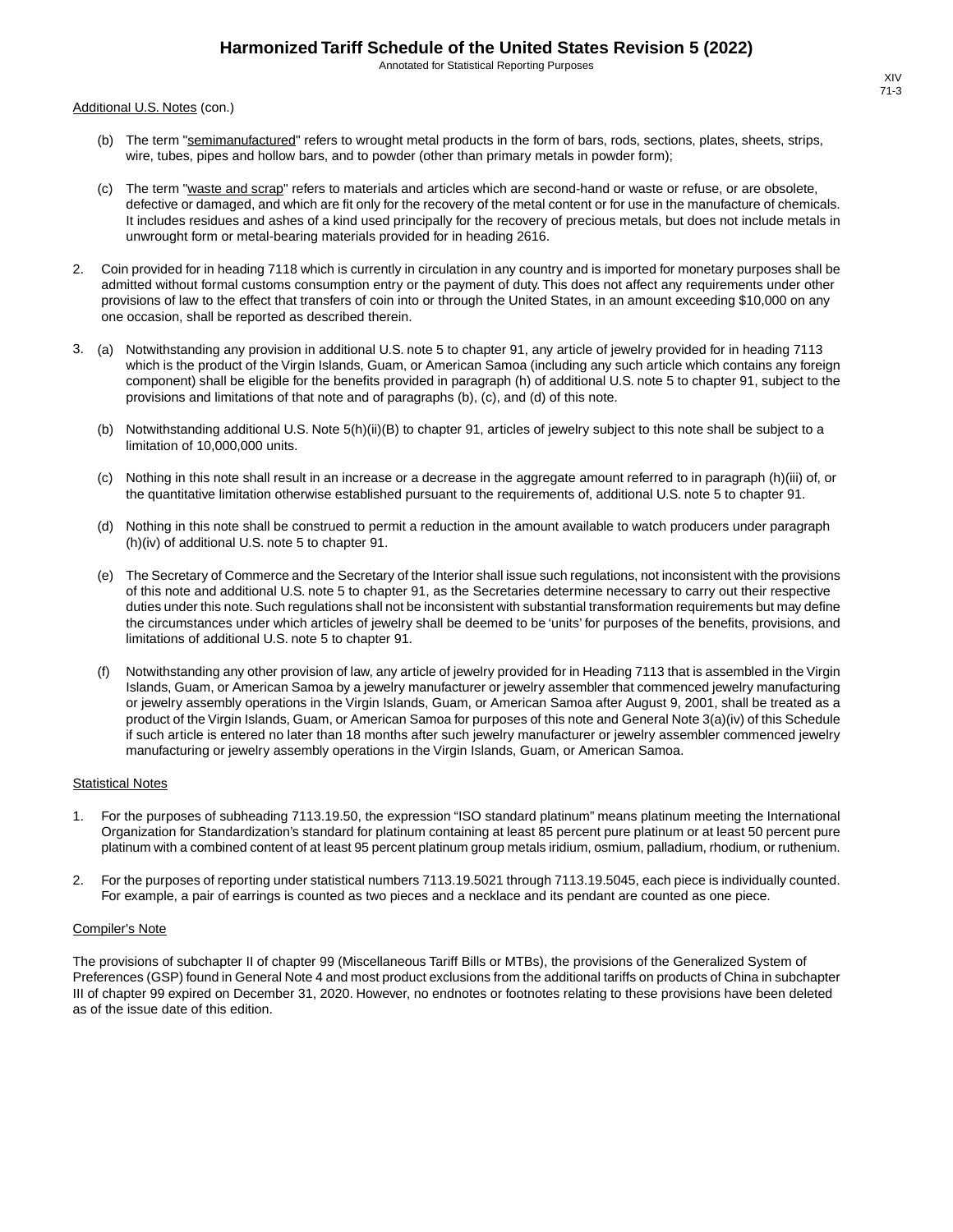Annotated for Statistical Reporting Purposes

| Heading/                 | Stat.       |                                                                                                                                                                                  | Unit           |                    | Rates of Duty |                |
|--------------------------|-------------|----------------------------------------------------------------------------------------------------------------------------------------------------------------------------------|----------------|--------------------|---------------|----------------|
| Subheading               | Suf-<br>fix | <b>Article Description</b>                                                                                                                                                       | οf<br>Quantity | General            | 1<br>Special  | $\overline{2}$ |
|                          |             | I. NATURAL OR CULTURED PEARLS AND PRECIOUS OR<br>SEMIPRECIOUS STONES                                                                                                             |                |                    |               |                |
| 7101                     |             | Pearls, natural or cultured, whether or not worked or graded<br>but not strung, mounted or set; pearls, natural or cultured,<br>temporarily strung for convenience of transport: |                |                    |               |                |
| 7101.10<br>7101.10.30 00 |             | Natural pearls:<br>Graded and temporarily strung for convenience of                                                                                                              |                |                    |               | 10%            |
| 7101.10.60 00            |             |                                                                                                                                                                                  |                |                    |               | 10%            |
| 7101.21.00 00            |             | Cultured pearls:                                                                                                                                                                 |                |                    |               | 10%            |
| 7101.22                  |             | Worked:                                                                                                                                                                          |                |                    |               |                |
| 7101.22.30 00            |             | Graded and temporarily strung for convenience of                                                                                                                                 |                |                    |               | 10%            |
| 7101.22.60 00            |             |                                                                                                                                                                                  |                |                    |               | 10%            |
| 7102<br>7102.10.00 00    |             | Diamonds, whether or not worked, but not mounted or set:                                                                                                                         |                |                    |               | Free           |
| 7102.21<br>7102.21.10    |             | Industrial:<br>Unworked or simply sawn, cleaved or bruted:                                                                                                                       |                |                    |               | Free           |
|                          | 10          |                                                                                                                                                                                  |                |                    |               |                |
|                          | 20          |                                                                                                                                                                                  |                |                    |               |                |
| 7102.21.30 00            |             | Other:<br>Simply sawn, cleaved or bruted carat Free <sup>27</sup>                                                                                                                |                |                    |               | 30%            |
| 7102.21.40 00            |             |                                                                                                                                                                                  |                |                    |               | Free           |
| 7102.29.00               |             | Miners' diamonds:                                                                                                                                                                |                | Free <sup>2/</sup> |               | Free           |
|                          | 10          |                                                                                                                                                                                  |                |                    |               |                |
|                          | 20          |                                                                                                                                                                                  |                |                    |               |                |
|                          | 50          | Nonindustrial:                                                                                                                                                                   |                |                    |               |                |
| 7102.31.00 00            |             | Unworked or simply sawn, cleaved or bruted carat Free <sup>1/</sup>                                                                                                              |                |                    |               | Free           |
| 7102.39.00               |             |                                                                                                                                                                                  |                | Free <sup>1/</sup> |               | 10%            |
|                          | 10<br>50    |                                                                                                                                                                                  |                |                    |               |                |
|                          |             |                                                                                                                                                                                  | carat          |                    |               |                |
|                          |             |                                                                                                                                                                                  |                |                    |               |                |
|                          |             |                                                                                                                                                                                  |                |                    |               |                |
|                          |             |                                                                                                                                                                                  |                |                    |               |                |
|                          |             |                                                                                                                                                                                  |                |                    |               |                |
|                          |             |                                                                                                                                                                                  |                |                    |               |                |
|                          |             |                                                                                                                                                                                  |                |                    |               |                |
|                          |             |                                                                                                                                                                                  |                |                    |               |                |
|                          |             |                                                                                                                                                                                  |                |                    |               |                |
|                          |             |                                                                                                                                                                                  |                |                    |               |                |
|                          |             |                                                                                                                                                                                  |                |                    |               |                |
|                          |             |                                                                                                                                                                                  |                |                    |               |                |
|                          |             |                                                                                                                                                                                  |                |                    |               |                |
|                          |             |                                                                                                                                                                                  |                |                    |               |                |
|                          |             |                                                                                                                                                                                  |                |                    |               |                |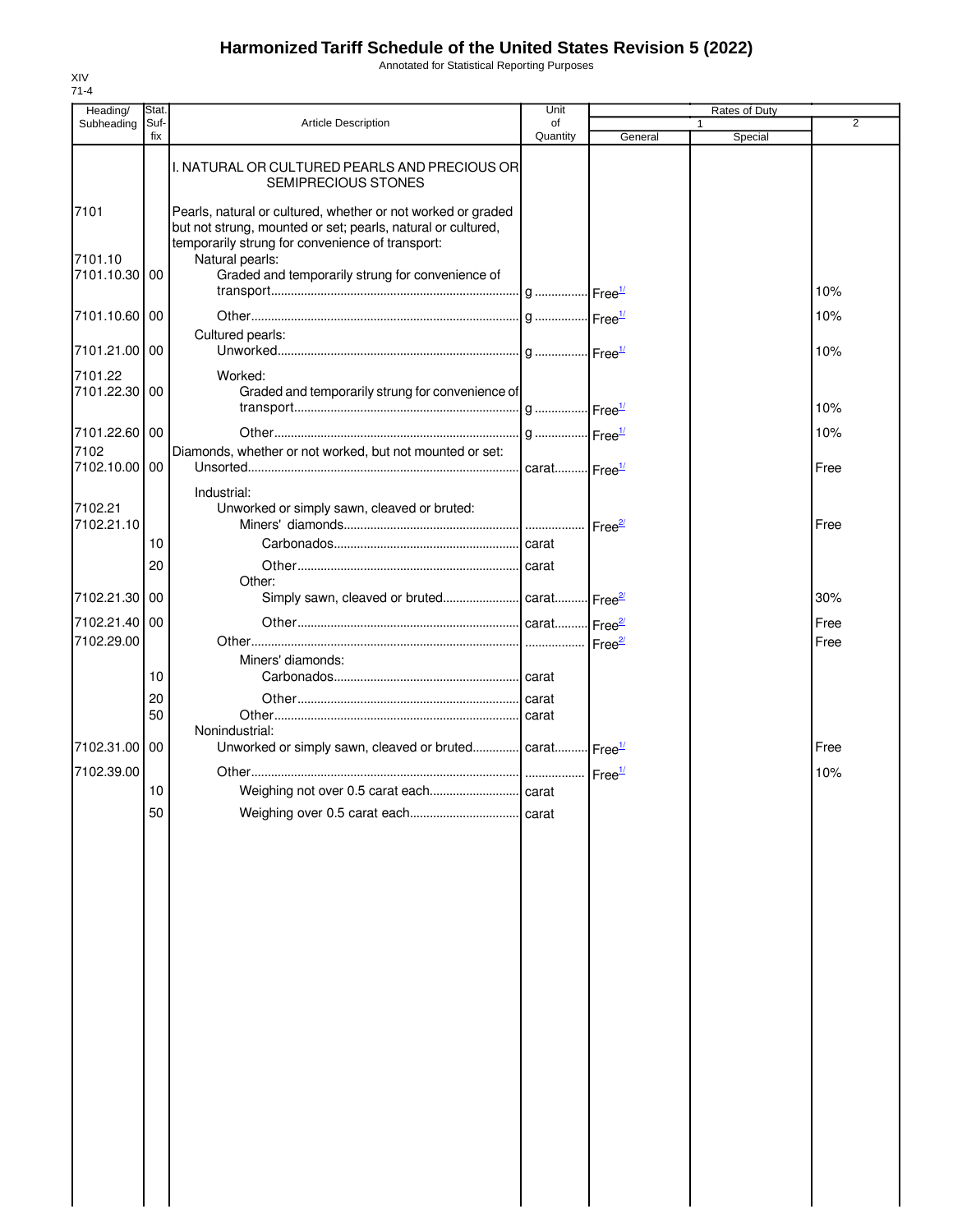Annotated for Statistical Reporting Purposes

| Heading/              | Stat.       |                                                                                                                                                                                                                                                                                                                   | Unit                      |                    | Rates of Duty                                                                     |                |
|-----------------------|-------------|-------------------------------------------------------------------------------------------------------------------------------------------------------------------------------------------------------------------------------------------------------------------------------------------------------------------|---------------------------|--------------------|-----------------------------------------------------------------------------------|----------------|
| Subheading            | Suf-<br>fix | Article Description                                                                                                                                                                                                                                                                                               | of<br>Quantity            | General            | Special                                                                           | $\overline{2}$ |
| 7103<br>7103.10       |             | Precious stones (other than diamonds) and semiprecious<br>stones, whether or not worked or graded but not strung,<br>mounted or set; ungraded precious stones (other than<br>diamonds) and semiprecious stones, temporarily strung for<br>convenience of transport:<br>Unworked or simply sawn or roughly shaped: |                           |                    |                                                                                   |                |
| 7103.10.20 00         |             |                                                                                                                                                                                                                                                                                                                   |                           |                    |                                                                                   | Free           |
| 7103.10.40 00         |             |                                                                                                                                                                                                                                                                                                                   | carat 10.5% <sup>1/</sup> |                    | Free (A, AU, BH, CL, 50%<br>CO, D, E, IL, JO,<br>KR, MA, OM, P,<br>PA, PE, S, SG) |                |
|                       |             | Otherwise worked:                                                                                                                                                                                                                                                                                                 |                           |                    |                                                                                   |                |
| 7103.91.00            |             |                                                                                                                                                                                                                                                                                                                   |                           | Free <sup>1/</sup> |                                                                                   | 10%            |
|                       | 10          |                                                                                                                                                                                                                                                                                                                   |                           |                    |                                                                                   |                |
|                       | 20          |                                                                                                                                                                                                                                                                                                                   |                           |                    |                                                                                   |                |
|                       | 30          |                                                                                                                                                                                                                                                                                                                   |                           |                    |                                                                                   |                |
| 7103.99<br>7103.99.10 | 00          | Other:<br>Cut but not set, and suitable for use in the                                                                                                                                                                                                                                                            | carat Free <sup>1/</sup>  |                    |                                                                                   | 10%            |
| 7103.99.50 00         |             |                                                                                                                                                                                                                                                                                                                   | carat 10.5% <sup>1/</sup> |                    | Free (A*, AU, BH,                                                                 | 50%            |
|                       |             |                                                                                                                                                                                                                                                                                                                   |                           |                    | CL, CO, D, E, IL,<br>JO, KR, MA, OM,<br>P, PA, PE, S, SG)                         |                |
|                       |             |                                                                                                                                                                                                                                                                                                                   |                           |                    |                                                                                   |                |
|                       |             |                                                                                                                                                                                                                                                                                                                   |                           |                    |                                                                                   |                |
|                       |             |                                                                                                                                                                                                                                                                                                                   |                           |                    |                                                                                   |                |
|                       |             |                                                                                                                                                                                                                                                                                                                   |                           |                    |                                                                                   |                |
|                       |             |                                                                                                                                                                                                                                                                                                                   |                           |                    |                                                                                   |                |
|                       |             |                                                                                                                                                                                                                                                                                                                   |                           |                    |                                                                                   |                |
|                       |             |                                                                                                                                                                                                                                                                                                                   |                           |                    |                                                                                   |                |
|                       |             |                                                                                                                                                                                                                                                                                                                   |                           |                    |                                                                                   |                |
|                       |             |                                                                                                                                                                                                                                                                                                                   |                           |                    |                                                                                   |                |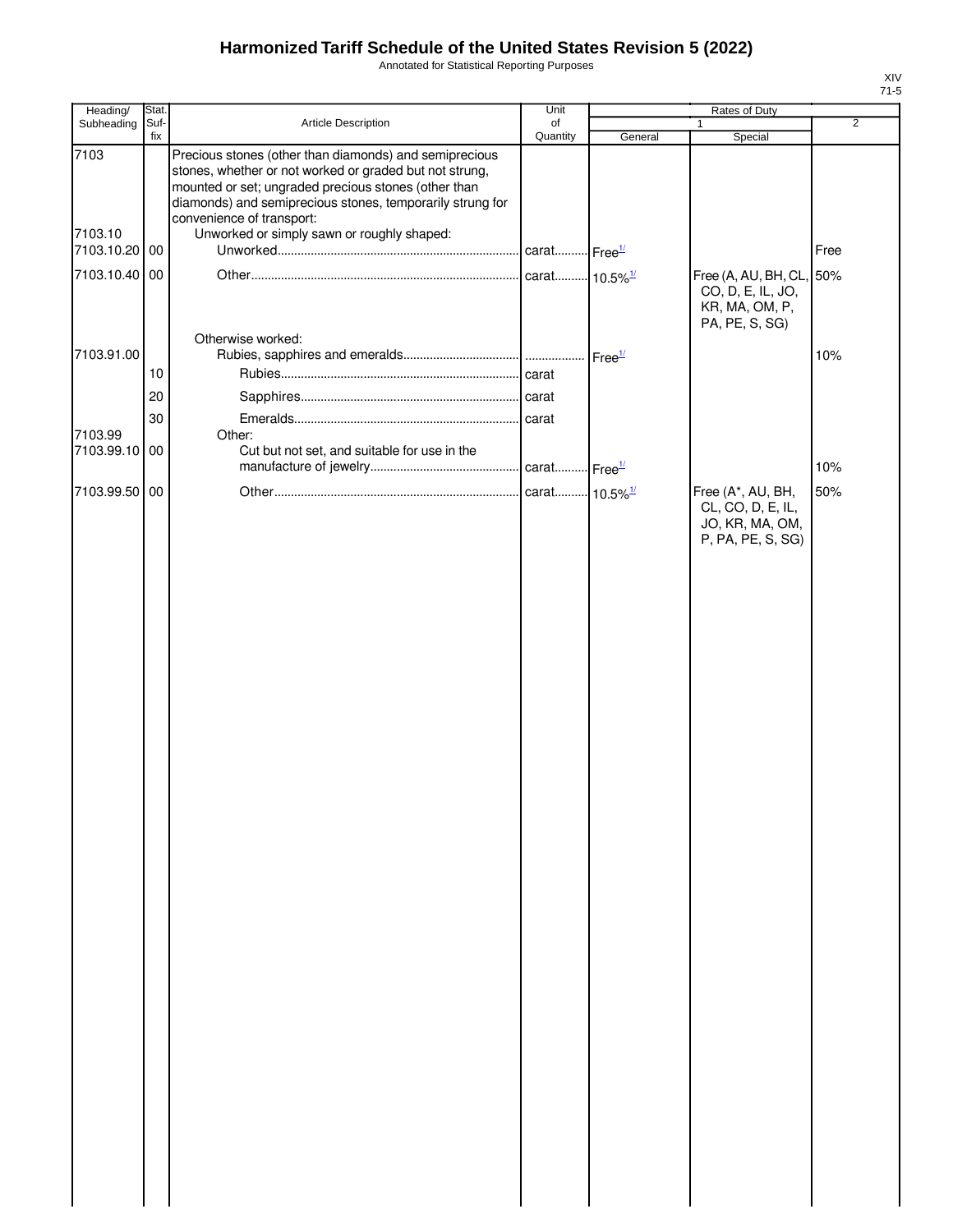Annotated for Statistical Reporting Purposes

| Heading/                 | Stat.       |                                                                                                                                                                                                                                                 | Unit           |                     | Rates of Duty                                                                     |                |
|--------------------------|-------------|-------------------------------------------------------------------------------------------------------------------------------------------------------------------------------------------------------------------------------------------------|----------------|---------------------|-----------------------------------------------------------------------------------|----------------|
| Subheading               | Suf-<br>fix | <b>Article Description</b>                                                                                                                                                                                                                      | of<br>Quantity | General             | 1<br>Special                                                                      | $\overline{2}$ |
| 7104                     |             | Synthetic or reconstructed precious or semiprecious stones,<br>whether or not worked or graded but not strung, mounted or<br>set; ungraded synthetic or reconstructed precious or<br>semiprecious stones, temporarily strung for convenience of |                |                     |                                                                                   |                |
| 7104.10.00 00            |             | transport:                                                                                                                                                                                                                                      |                |                     | Free (A, AU, BH, CL, 50%<br>CO, D, E, IL, JO,<br>KR, MA, OM, P,<br>PA, PE, S, SG) |                |
| 7104.21.00 00            |             | Other, unworked or simply sawn or roughly shaped:                                                                                                                                                                                               |                |                     | Free (A+, AU, BH,<br>CL, CO, D, E, IL,<br>JO, KR, MA, OM,<br>P, PA, PE, S, SG)    | 30%            |
| 7104.29.00 00            |             |                                                                                                                                                                                                                                                 |                |                     | Free (A+, AU, BH,<br>CL, CO, D, E, IL,<br>JO, KR, MA, OM,<br>P, PA, PE, S, SG)    | 30%            |
|                          |             | Other:                                                                                                                                                                                                                                          |                |                     |                                                                                   |                |
| 7104.91<br>7104.91.10 00 |             | Diamonds:<br>Cut but not set, and suitable for use in the                                                                                                                                                                                       |                |                     |                                                                                   |                |
|                          |             |                                                                                                                                                                                                                                                 |                |                     |                                                                                   | 10%            |
| 7104.91.50 00            |             |                                                                                                                                                                                                                                                 |                |                     | Free (A, AU, BH, CL, 50%<br>CO, D, E, IL, JO,<br>KR, MA, OM, P,<br>PA, PE, S, SG) |                |
| 7104.99<br>7104.99.10 00 |             | Other:<br>Cut but not set, and suitable for use in the                                                                                                                                                                                          |                |                     |                                                                                   |                |
|                          |             |                                                                                                                                                                                                                                                 |                |                     |                                                                                   | 10%            |
| 7104.99.50 00            |             |                                                                                                                                                                                                                                                 |                |                     | Free (A, AU, BH, CL, 50%<br>CO, D, E, IL, JO,<br>KR, MA, OM, P,                   |                |
| 7105                     |             | Dust and powder of natural or synthetic precious or semi-                                                                                                                                                                                       |                |                     | PA, PE, S, SG)                                                                    |                |
| 7105.10.00               |             | precious stones:                                                                                                                                                                                                                                |                | $Free^2$            |                                                                                   | Free           |
|                          | 11          | Natural:                                                                                                                                                                                                                                        |                |                     |                                                                                   |                |
|                          | 15          |                                                                                                                                                                                                                                                 | carat          |                     |                                                                                   |                |
|                          |             | Synthetic:                                                                                                                                                                                                                                      |                |                     |                                                                                   |                |
|                          | 20          | Other:                                                                                                                                                                                                                                          | . carat        |                     |                                                                                   |                |
|                          | 30          |                                                                                                                                                                                                                                                 |                |                     |                                                                                   |                |
|                          | 50          |                                                                                                                                                                                                                                                 | carat          |                     |                                                                                   |                |
| 7105.90.00               | 00          |                                                                                                                                                                                                                                                 | $kg$           | Free $\frac{27}{2}$ |                                                                                   | 2.2¢/kg        |
|                          |             |                                                                                                                                                                                                                                                 |                |                     |                                                                                   |                |
|                          |             |                                                                                                                                                                                                                                                 |                |                     |                                                                                   |                |
|                          |             |                                                                                                                                                                                                                                                 |                |                     |                                                                                   |                |
|                          |             |                                                                                                                                                                                                                                                 |                |                     |                                                                                   |                |
|                          |             |                                                                                                                                                                                                                                                 |                |                     |                                                                                   |                |
|                          |             |                                                                                                                                                                                                                                                 |                |                     |                                                                                   |                |
|                          |             |                                                                                                                                                                                                                                                 |                |                     |                                                                                   |                |
|                          |             |                                                                                                                                                                                                                                                 |                |                     |                                                                                   |                |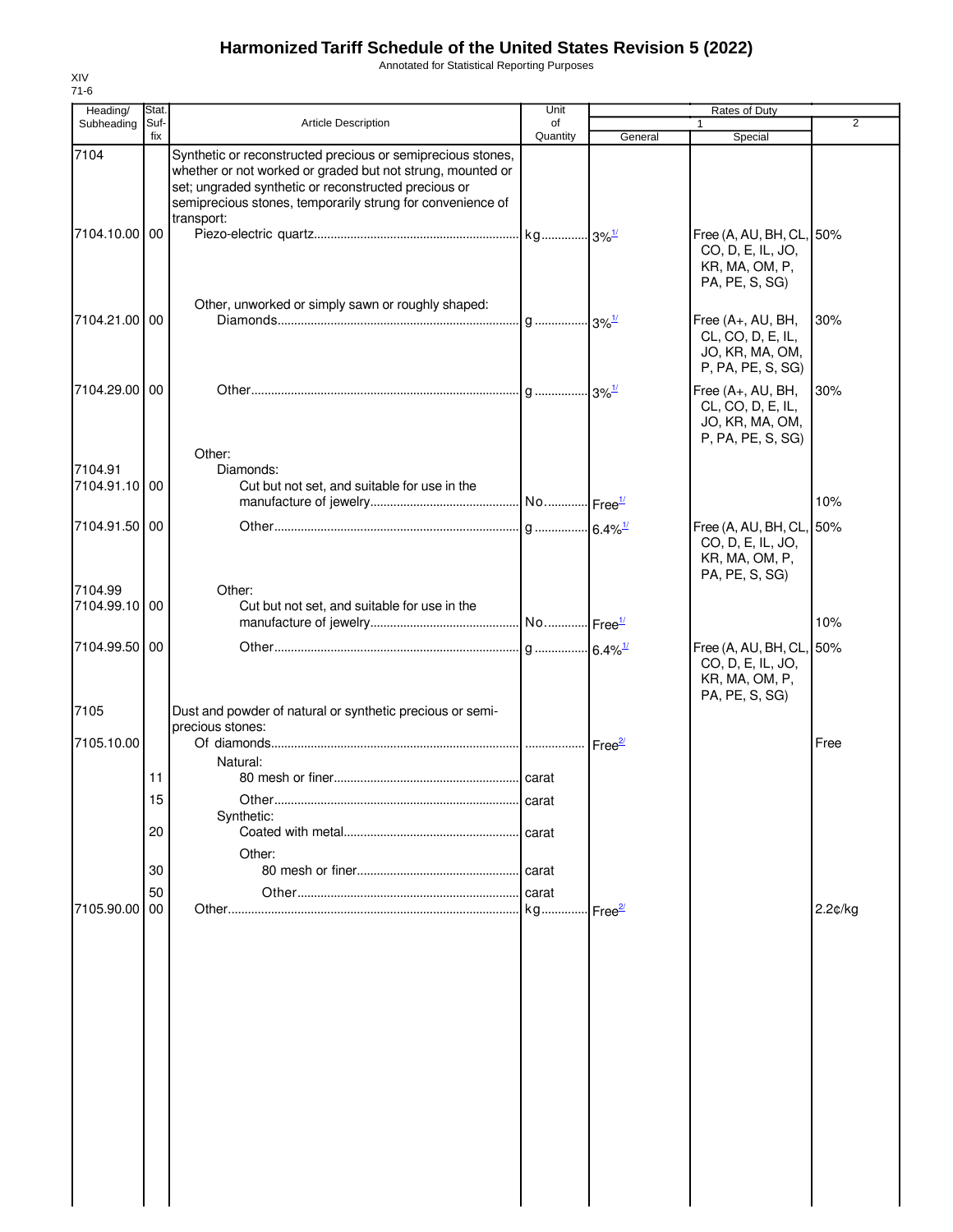Annotated for Statistical Reporting Purposes

| Heading/                 | Stat.       |                                                                                                                                                                                | Unit           |                    | Rates of Duty                                                                     |                |
|--------------------------|-------------|--------------------------------------------------------------------------------------------------------------------------------------------------------------------------------|----------------|--------------------|-----------------------------------------------------------------------------------|----------------|
| Subheading               | Suf-<br>fix | Article Description                                                                                                                                                            | of<br>Quantity | General            | $\mathbf{1}$<br>Special                                                           | $\overline{2}$ |
|                          |             | II. PRECIOUS METALS AND METALS CLAD WITH<br>PRECIOUS METAL                                                                                                                     |                |                    |                                                                                   |                |
| 7106                     |             | Silver (including silver plated with gold or platinum), unwrought<br>or in semimanufactured forms, or in powder form:                                                          |                |                    |                                                                                   |                |
| 7106.10.00 00            |             |                                                                                                                                                                                |                |                    |                                                                                   | Free           |
| 7106.91<br>7106.91.10    |             | Other:<br>Unwrought:                                                                                                                                                           |                | Free <sup>2/</sup> |                                                                                   | Free           |
|                          | 10          |                                                                                                                                                                                |                |                    |                                                                                   |                |
|                          | 20          |                                                                                                                                                                                |                |                    |                                                                                   |                |
| 7106.91.50 00            |             |                                                                                                                                                                                |                |                    | Free (A, AU, BH, CL, 65%<br>CO, D, E, IL, JO,<br>KR, MA, OM, P,<br>PA, PE, S, SG) |                |
| 7106.92<br>7106.92.10 00 |             | Semimanufactured:<br>Rectangular or near rectangular shapes, containing<br>99.5 percent or more by weight of silver and not<br>otherwise marked or decorated than with weight, |                |                    |                                                                                   |                |
|                          |             |                                                                                                                                                                                |                |                    |                                                                                   | Free           |
| 7106.92.50 00            |             |                                                                                                                                                                                |                |                    | Free (A*, AU, BH,                                                                 | 65%            |
|                          |             |                                                                                                                                                                                |                |                    | CL, CO, D, E, IL,<br>JO, KR, MA, OM,<br>P, PA, PE, S, SG)                         |                |
|                          |             | 7107.00.00   00   Base metals clad with silver, not further worked than semi-                                                                                                  |                |                    | Free (A, AU, BH, CL, 30%<br>CO, D, E, IL, JO,<br>KR, MA, OM, P,                   |                |
|                          |             |                                                                                                                                                                                |                |                    | PA, PE, S, SG)                                                                    |                |
|                          |             |                                                                                                                                                                                |                |                    |                                                                                   |                |
|                          |             |                                                                                                                                                                                |                |                    |                                                                                   |                |
|                          |             |                                                                                                                                                                                |                |                    |                                                                                   |                |
|                          |             |                                                                                                                                                                                |                |                    |                                                                                   |                |
|                          |             |                                                                                                                                                                                |                |                    |                                                                                   |                |
|                          |             |                                                                                                                                                                                |                |                    |                                                                                   |                |
|                          |             |                                                                                                                                                                                |                |                    |                                                                                   |                |
|                          |             |                                                                                                                                                                                |                |                    |                                                                                   |                |
|                          |             |                                                                                                                                                                                |                |                    |                                                                                   |                |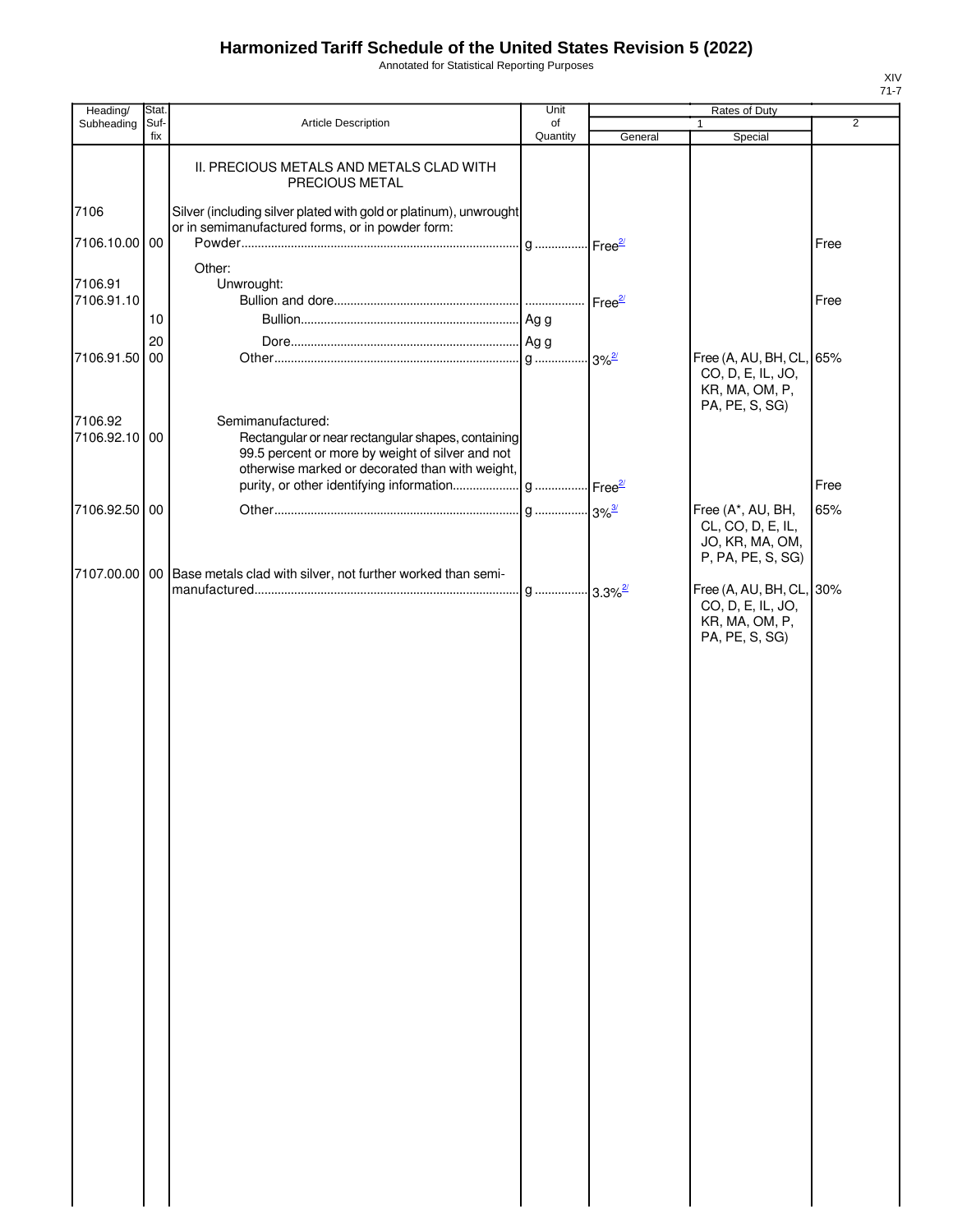Annotated for Statistical Reporting Purposes

| Heading/      | Stat.           |                                                                                                                                                                                                   | Unit           | Rates of Duty       |                                                                                   |                |
|---------------|-----------------|---------------------------------------------------------------------------------------------------------------------------------------------------------------------------------------------------|----------------|---------------------|-----------------------------------------------------------------------------------|----------------|
| Subheading    | Suf-<br>fix     | Article Description                                                                                                                                                                               | of<br>Quantity | General             | 1<br>Special                                                                      | $\overline{2}$ |
| 7108          |                 | Gold (including gold plated with platinum) unwrought or in<br>semimanufactured forms, or in powder form:<br>Nonmonetary:                                                                          |                |                     |                                                                                   |                |
| 7108.11.00 00 |                 |                                                                                                                                                                                                   |                |                     |                                                                                   | Free           |
| 7108.12       |                 | Other unwrought forms:                                                                                                                                                                            |                |                     |                                                                                   |                |
| 7108.12.10    |                 |                                                                                                                                                                                                   |                |                     |                                                                                   | Free           |
|               |                 | Bullion:                                                                                                                                                                                          |                |                     |                                                                                   |                |
|               | 13              | Containing by weight not less than 99.95                                                                                                                                                          |                |                     |                                                                                   |                |
|               | 17              |                                                                                                                                                                                                   |                |                     |                                                                                   |                |
|               | 20              |                                                                                                                                                                                                   |                |                     |                                                                                   |                |
| 7108.12.50    |                 |                                                                                                                                                                                                   |                |                     | Free (A, AU, BH, CL, 65%<br>CO, D, E, IL, JO,<br>KR, MA, OM, P,<br>PA, PE, S, SG) |                |
|               | 10              | Containing by weight not less than 99.95                                                                                                                                                          |                |                     |                                                                                   |                |
|               |                 |                                                                                                                                                                                                   |                |                     |                                                                                   |                |
| 7108.13       | 50              | Other semimanufactured forms:                                                                                                                                                                     |                |                     |                                                                                   |                |
| 7108.13.10    | 00              |                                                                                                                                                                                                   |                | Free $\frac{2l}{2}$ |                                                                                   | 8%             |
|               |                 |                                                                                                                                                                                                   | Au g           |                     |                                                                                   |                |
| 7108.13.55    | 00              | Other:<br>Rectangular or near rectangular shapes,<br>containing 99.5 percent or more by weight of<br>gold and not otherwise marked or decorated<br>than with weight, purity, or other identifying |                |                     |                                                                                   | Free           |
| 7108.13.70    | 00              |                                                                                                                                                                                                   |                |                     |                                                                                   |                |
|               |                 |                                                                                                                                                                                                   |                |                     | Free (A, AU, BH, CL, 65%<br>CO, D, E, IL, JO,<br>KR, MA, OM, P,<br>PA, PE, S, SG) |                |
| 7108.20.00 00 |                 |                                                                                                                                                                                                   |                |                     |                                                                                   | Free           |
| 7109.00.00    | 00 <sub>1</sub> | Base metals or silver, clad with gold, not further worked than                                                                                                                                    |                |                     |                                                                                   |                |
|               |                 |                                                                                                                                                                                                   |                |                     | Free (A, AU, BH, CL, 65%<br>CO, D, E, IL, JO,<br>KR, MA, OM, P,<br>PA, PE, S, SG) |                |
|               |                 |                                                                                                                                                                                                   |                |                     |                                                                                   |                |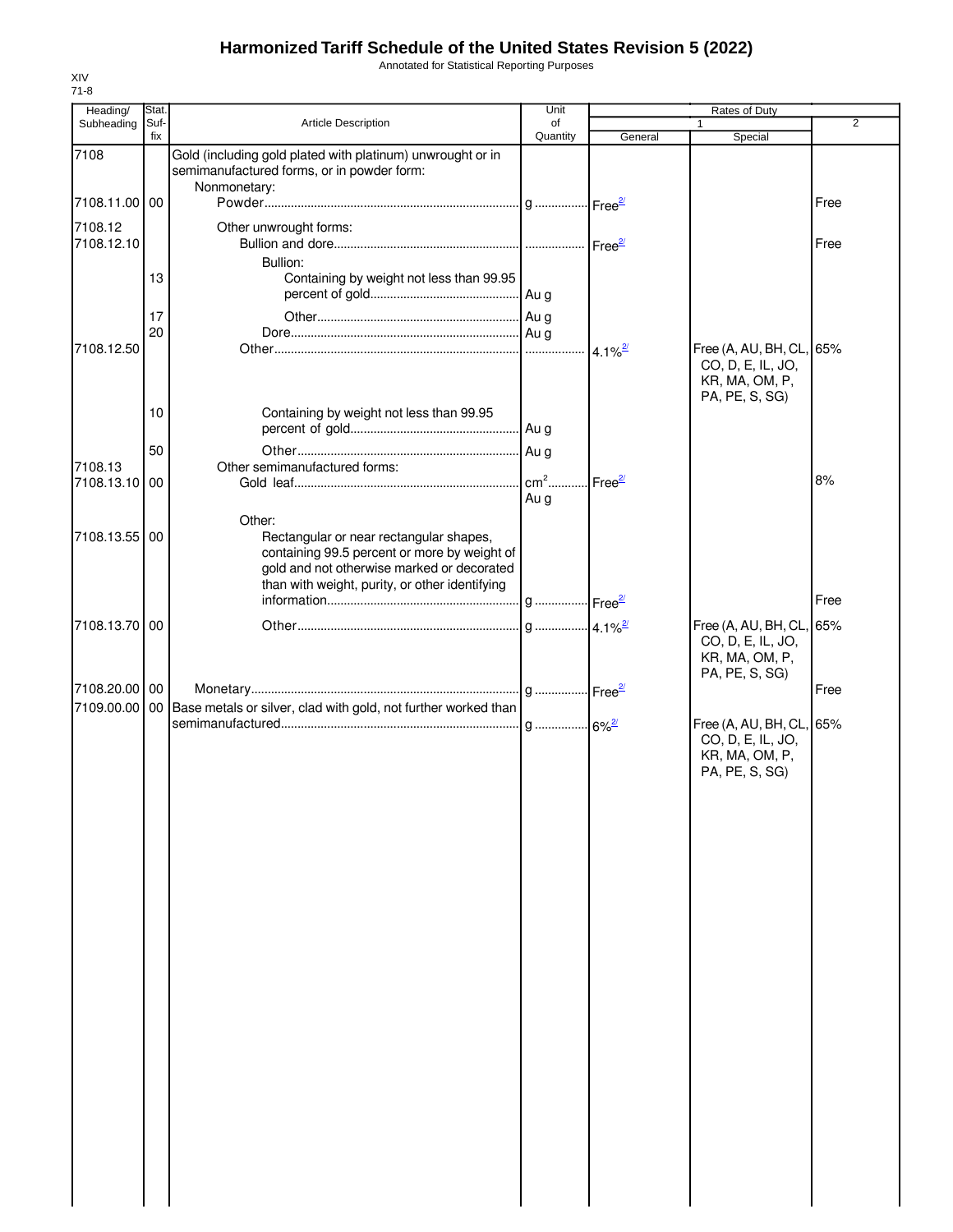Annotated for Statistical Reporting Purposes

| Heading/      | Stat.       |                                                                                                                                                                                                       | Unit                          |                    | Rates of Duty                                         |      |
|---------------|-------------|-------------------------------------------------------------------------------------------------------------------------------------------------------------------------------------------------------|-------------------------------|--------------------|-------------------------------------------------------|------|
| Subheading    | Suf-<br>fix | <b>Article Description</b>                                                                                                                                                                            | of<br>Quantity                |                    | $\mathbf{1}$                                          | 2    |
| 7110          |             | Platinum, unwrought or in semimanufactured forms, or in<br>powder form:                                                                                                                               |                               | General            | Special                                               |      |
|               |             | Platinum:                                                                                                                                                                                             |                               |                    |                                                       |      |
| 7110.11.00    |             |                                                                                                                                                                                                       |                               |                    |                                                       | Free |
|               | 10          | Grain and nuggets of the metal platinum Pt g                                                                                                                                                          |                               |                    |                                                       |      |
|               | 20          |                                                                                                                                                                                                       |                               |                    |                                                       |      |
|               | 50          |                                                                                                                                                                                                       |                               |                    |                                                       |      |
| 7110.19.00    | 00          |                                                                                                                                                                                                       |                               |                    |                                                       | Free |
| 7110.21.00 00 |             | Palladium:                                                                                                                                                                                            |                               |                    |                                                       | Free |
|               |             |                                                                                                                                                                                                       |                               |                    |                                                       |      |
| 7110.29.00    | 00          |                                                                                                                                                                                                       |                               |                    |                                                       | Free |
| 7110.31.00 00 |             | Rhodium:                                                                                                                                                                                              |                               |                    |                                                       | Free |
|               |             |                                                                                                                                                                                                       |                               |                    |                                                       |      |
| 7110.39.00 00 |             | Iridium, osmium and ruthenium:                                                                                                                                                                        |                               |                    |                                                       | Free |
| 7110.41.00    |             |                                                                                                                                                                                                       |                               |                    |                                                       | Free |
|               |             | Separately:                                                                                                                                                                                           |                               |                    |                                                       |      |
|               | 10          |                                                                                                                                                                                                       |                               |                    |                                                       |      |
|               | 20          |                                                                                                                                                                                                       |                               |                    |                                                       |      |
|               | 30          |                                                                                                                                                                                                       |                               |                    |                                                       |      |
|               | 50          |                                                                                                                                                                                                       |                               |                    |                                                       |      |
| 7110.49.00    |             |                                                                                                                                                                                                       |                               |                    |                                                       | Free |
|               | 10          |                                                                                                                                                                                                       |                               |                    |                                                       |      |
| 7111.00.00    | 50          | 00 Base metals, silver or gold, clad with platinum, not further                                                                                                                                       |                               |                    |                                                       |      |
|               |             |                                                                                                                                                                                                       |                               |                    | Free (A, AU, BH, CL, 65%                              |      |
| 7112          |             | Waste and scrap of precious metal or of metal clad with                                                                                                                                               |                               |                    | CO, D, E, IL, JO,<br>KR, MA, OM, P,<br>PA, PE, S, SG) |      |
|               |             | precious metal; other waste and scrap containing precious<br>metal or precious metal compounds, of a kind used principally<br>for the recovery of precious metal other than goods of heading<br>8549: |                               |                    |                                                       |      |
| 7112.30.01    | 00          | Ash containing precious metal or precious metal                                                                                                                                                       |                               |                    |                                                       | Free |
|               |             | Other:                                                                                                                                                                                                |                               |                    |                                                       |      |
| 7112.91.01    | 00          | Of gold, including metal clad with gold but excluding<br>sweepings containing other precious metals                                                                                                   |                               |                    |                                                       | Free |
|               |             |                                                                                                                                                                                                       | g<br>Au g                     | Free <sup>2/</sup> |                                                       |      |
| 7112.92.01    | 00          | Of platinum, including metal clad with platinum but                                                                                                                                                   |                               |                    |                                                       |      |
|               |             | excluding sweepings containing other precious                                                                                                                                                         |                               |                    |                                                       |      |
|               |             |                                                                                                                                                                                                       | g  Free <sup>2/</sup><br>Pt g |                    |                                                       | Free |
|               | 00          |                                                                                                                                                                                                       |                               |                    |                                                       |      |
| 7112.99.01    |             |                                                                                                                                                                                                       |                               |                    |                                                       | Free |
|               |             |                                                                                                                                                                                                       |                               |                    |                                                       |      |
|               |             |                                                                                                                                                                                                       |                               |                    |                                                       |      |
|               |             |                                                                                                                                                                                                       |                               |                    |                                                       |      |
|               |             |                                                                                                                                                                                                       |                               |                    |                                                       |      |
|               |             |                                                                                                                                                                                                       |                               |                    |                                                       |      |
|               |             |                                                                                                                                                                                                       |                               |                    |                                                       |      |
|               |             |                                                                                                                                                                                                       |                               |                    |                                                       |      |
|               |             |                                                                                                                                                                                                       |                               |                    |                                                       |      |
|               |             |                                                                                                                                                                                                       |                               |                    |                                                       |      |
|               |             |                                                                                                                                                                                                       |                               |                    |                                                       |      |
|               |             |                                                                                                                                                                                                       |                               |                    |                                                       |      |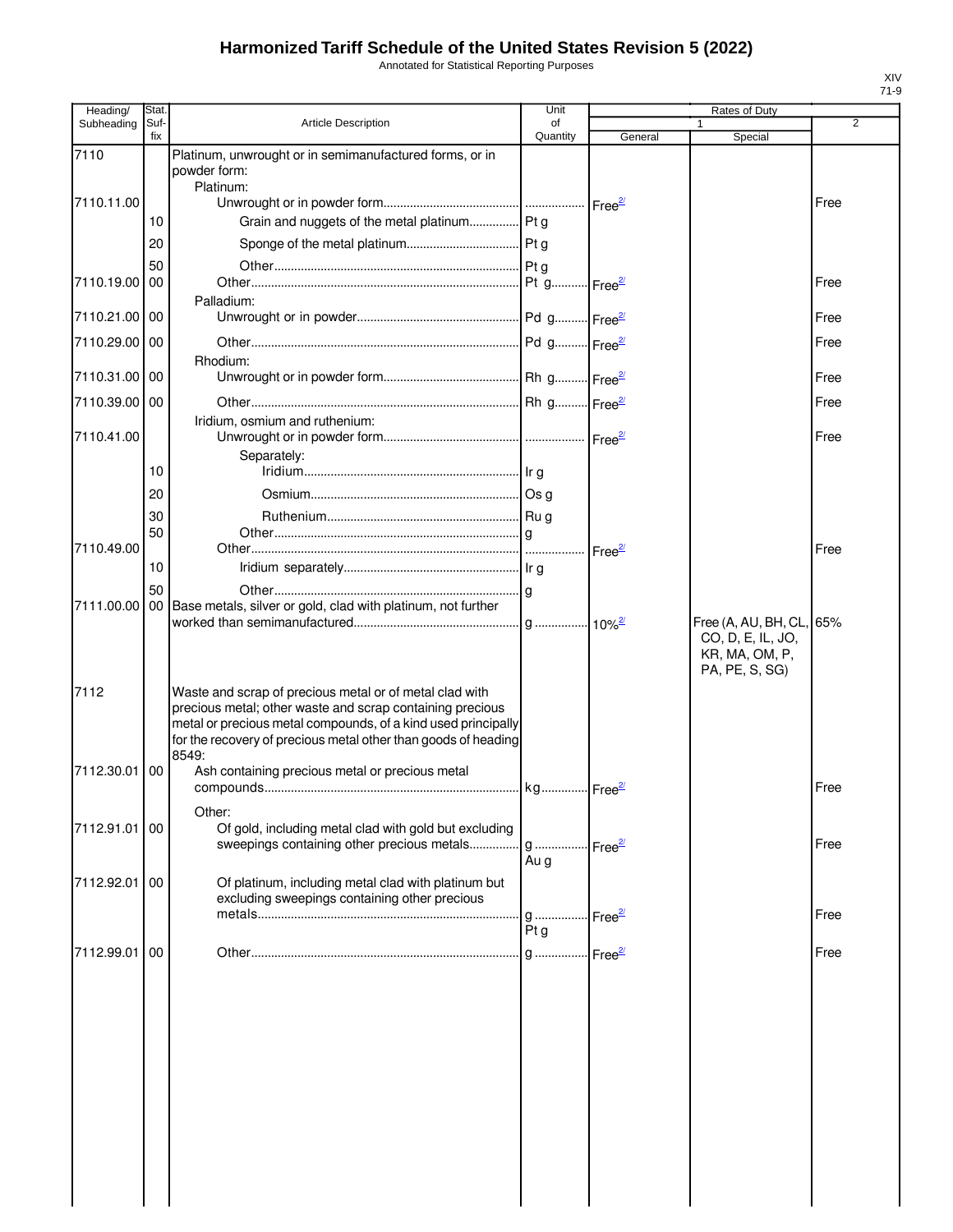Annotated for Statistical Reporting Purposes

| Heading/      | Stat.       |                                                                                                                                                                                                                                                                                    | Unit           |         | Rates of Duty                                                                      |                |
|---------------|-------------|------------------------------------------------------------------------------------------------------------------------------------------------------------------------------------------------------------------------------------------------------------------------------------|----------------|---------|------------------------------------------------------------------------------------|----------------|
| Subheading    | Suf-<br>fix | Article Description                                                                                                                                                                                                                                                                | of<br>Quantity | General | $\mathbf{1}$<br>Special                                                            | $\overline{2}$ |
|               |             | III. JEWELRY, GOLDSMITHS' AND SILVERSMITHS' WARES<br>AND OTHER ARTICLES                                                                                                                                                                                                            |                |         |                                                                                    |                |
| 7113          |             | Articles of jewelry and parts thereof, of precious metal or of<br>metal clad with precious metal:<br>Of precious metal whether or not plated or clad with                                                                                                                          |                |         |                                                                                    |                |
| 7113.11       |             | precious metal:<br>Of silver, whether or not plated or clad with other                                                                                                                                                                                                             |                |         |                                                                                    |                |
| 7113.11.10 00 |             | precious metal:<br>Rope, curb, cable, chain and similar articles<br>produced in continuous lengths, all the foregoing,<br>whether or not cut to specific lengths and whether<br>or not set with imitation pearls or imitation<br>gemstones, suitable for use in the manufacture of |                |         |                                                                                    |                |
|               |             |                                                                                                                                                                                                                                                                                    |                |         | Free (A, AU, BH, CL, 80%<br>CO, D, E, IL, JO,<br>KR, MA, OM, P,<br>PA, PE, S, SG)  |                |
| 7113.11.20 00 |             | Other:<br>Valued not over \$18 per dozen pieces or                                                                                                                                                                                                                                 |                |         |                                                                                    |                |
|               |             |                                                                                                                                                                                                                                                                                    |                |         | Free (A, AU, BH, CL, 110%<br>CO, D, E, IL, JO,<br>KR, MA, OM, P,<br>PA, PE, S, SG) |                |
| 7113.11.50 00 |             |                                                                                                                                                                                                                                                                                    |                |         | Free (A*, AU, BH,<br>CL, CO, D, E, IL,<br>JO, KR, MA, OM,<br>P, PA, PE, S, SG)     | 80%            |
|               |             |                                                                                                                                                                                                                                                                                    |                |         |                                                                                    |                |
|               |             |                                                                                                                                                                                                                                                                                    |                |         |                                                                                    |                |
|               |             |                                                                                                                                                                                                                                                                                    |                |         |                                                                                    |                |
|               |             |                                                                                                                                                                                                                                                                                    |                |         |                                                                                    |                |
|               |             |                                                                                                                                                                                                                                                                                    |                |         |                                                                                    |                |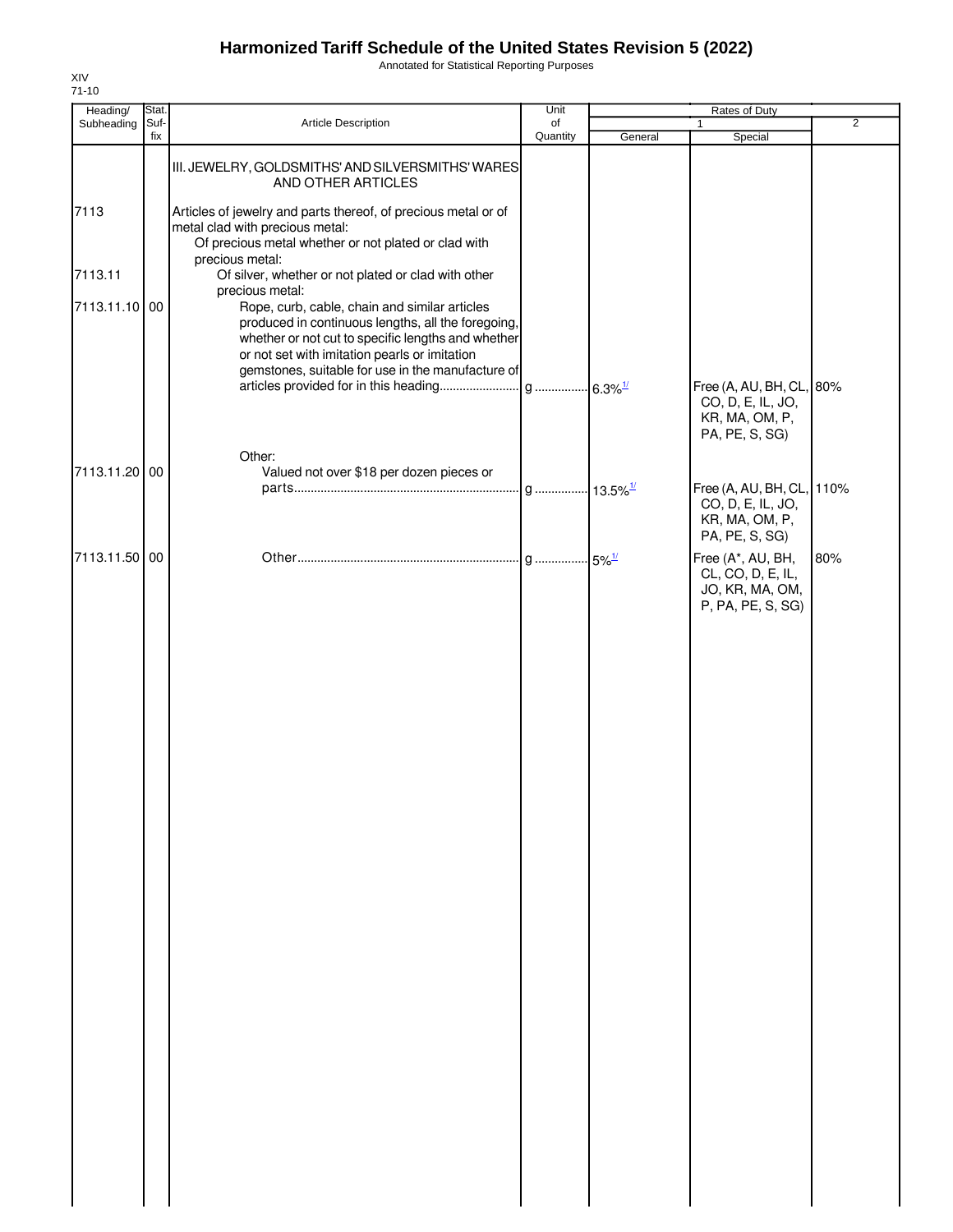Annotated for Statistical Reporting Purposes

| Heading/      | Stat.       |                                                                                                          | Unit              |         | Rates of Duty                          |     |
|---------------|-------------|----------------------------------------------------------------------------------------------------------|-------------------|---------|----------------------------------------|-----|
| Subheading    | Suf-<br>fix | <b>Article Description</b>                                                                               | of<br>Quantity    | General | $\mathbf{1}$<br>Special                | 2   |
| 7113 (con.)   |             | Articles of jewelry and parts thereof, of precious metal or of                                           |                   |         |                                        |     |
|               |             | metal clad with precious metal: (con.)                                                                   |                   |         |                                        |     |
|               |             | Of precious metal whether or not plated or clad with                                                     |                   |         |                                        |     |
| 7113.19       |             | precious metal: (con.)<br>Of other precious metal, whether or not plated or clad                         |                   |         |                                        |     |
|               |             | with precious metal:                                                                                     |                   |         |                                        |     |
| 7113.19.10    | 00          | Rope, curb, cable, chain and similar articles                                                            |                   |         |                                        |     |
|               |             | produced in continuous lengths, all the foregoing,<br>whether or not cut to specific lengths and whether |                   |         |                                        |     |
|               |             | or not set with imitation pearls or imitation                                                            |                   |         |                                        |     |
|               |             | gemstones, suitable for use in the manufacture of                                                        |                   |         |                                        |     |
|               |             |                                                                                                          |                   |         | Free (A*, AU, BH,<br>CL, CO, D, E, IL, | 80% |
|               |             |                                                                                                          |                   |         | JO, KR, MA, OM,                        |     |
|               |             |                                                                                                          |                   |         | P, PA, PE, S, SG)                      |     |
|               |             | Other:                                                                                                   |                   |         |                                        |     |
|               |             | Necklaces and neck chains, of gold:                                                                      |                   |         |                                        |     |
| 7113.19.21    | 00          |                                                                                                          |                   |         | Free (A*, AU, BH,<br>CL, CO, D, E, IL, | 80% |
|               |             |                                                                                                          |                   |         | JO, KR, MA, OM,                        |     |
|               |             |                                                                                                          |                   |         | P, PA, PE, S, SG)                      |     |
| 7113.19.25    | 00          |                                                                                                          |                   |         | Free (A*, AU, BH,                      | 80% |
|               |             |                                                                                                          |                   |         | CL, CO, D, E, IL,                      |     |
|               |             |                                                                                                          |                   |         | JO, KR, MA, OM,<br>P, PA, PE, S, SG)   |     |
| 7113.19.29    | 00          |                                                                                                          |                   |         | Free (A*, AU, BH,                      | 80% |
|               |             |                                                                                                          |                   |         | CL, CO, D, E, IL,                      |     |
|               |             |                                                                                                          |                   |         | JO, KR, MA, OM,                        |     |
|               |             |                                                                                                          |                   |         | P, PA, PE, S, SG)                      |     |
| 7113.19.30 00 |             |                                                                                                          |                   |         | Free (A*, AU, BH,<br>CL, CO, D, E, IL, | 80% |
|               |             |                                                                                                          |                   |         | JO, KR, MA, OM,                        |     |
|               |             |                                                                                                          |                   |         | P, PA, PE, S, SG)                      |     |
| 7113.19.50    |             |                                                                                                          |                   |         | Free (A*, AU, BH,                      | 80% |
|               |             |                                                                                                          |                   |         | CL, CO, D, E, IL,<br>JO, KR, MA, OM,   |     |
|               |             |                                                                                                          |                   |         | P, PA, PE, S, SG)                      |     |
|               |             | Of ISO standard platinum:                                                                                |                   |         |                                        |     |
|               | 21          | Necklaces and neck chains  pcs 4/                                                                        |                   |         |                                        |     |
|               | 25          |                                                                                                          | pcs <sup>4/</sup> |         |                                        |     |
|               | 30          |                                                                                                          | pcs <sup>4/</sup> |         |                                        |     |
|               | 45          |                                                                                                          | $pcs \frac{4}{2}$ |         |                                        |     |
|               | 90          |                                                                                                          | g                 |         |                                        |     |
|               |             |                                                                                                          |                   |         |                                        |     |
|               |             |                                                                                                          |                   |         |                                        |     |
|               |             |                                                                                                          |                   |         |                                        |     |
|               |             |                                                                                                          |                   |         |                                        |     |
|               |             |                                                                                                          |                   |         |                                        |     |
|               |             |                                                                                                          |                   |         |                                        |     |
|               |             |                                                                                                          |                   |         |                                        |     |
|               |             |                                                                                                          |                   |         |                                        |     |
|               |             |                                                                                                          |                   |         |                                        |     |
|               |             |                                                                                                          |                   |         |                                        |     |
|               |             |                                                                                                          |                   |         |                                        |     |
|               |             |                                                                                                          |                   |         |                                        |     |
|               |             |                                                                                                          |                   |         |                                        |     |
|               |             |                                                                                                          |                   |         |                                        |     |
|               |             |                                                                                                          |                   |         |                                        |     |
|               |             |                                                                                                          |                   |         |                                        |     |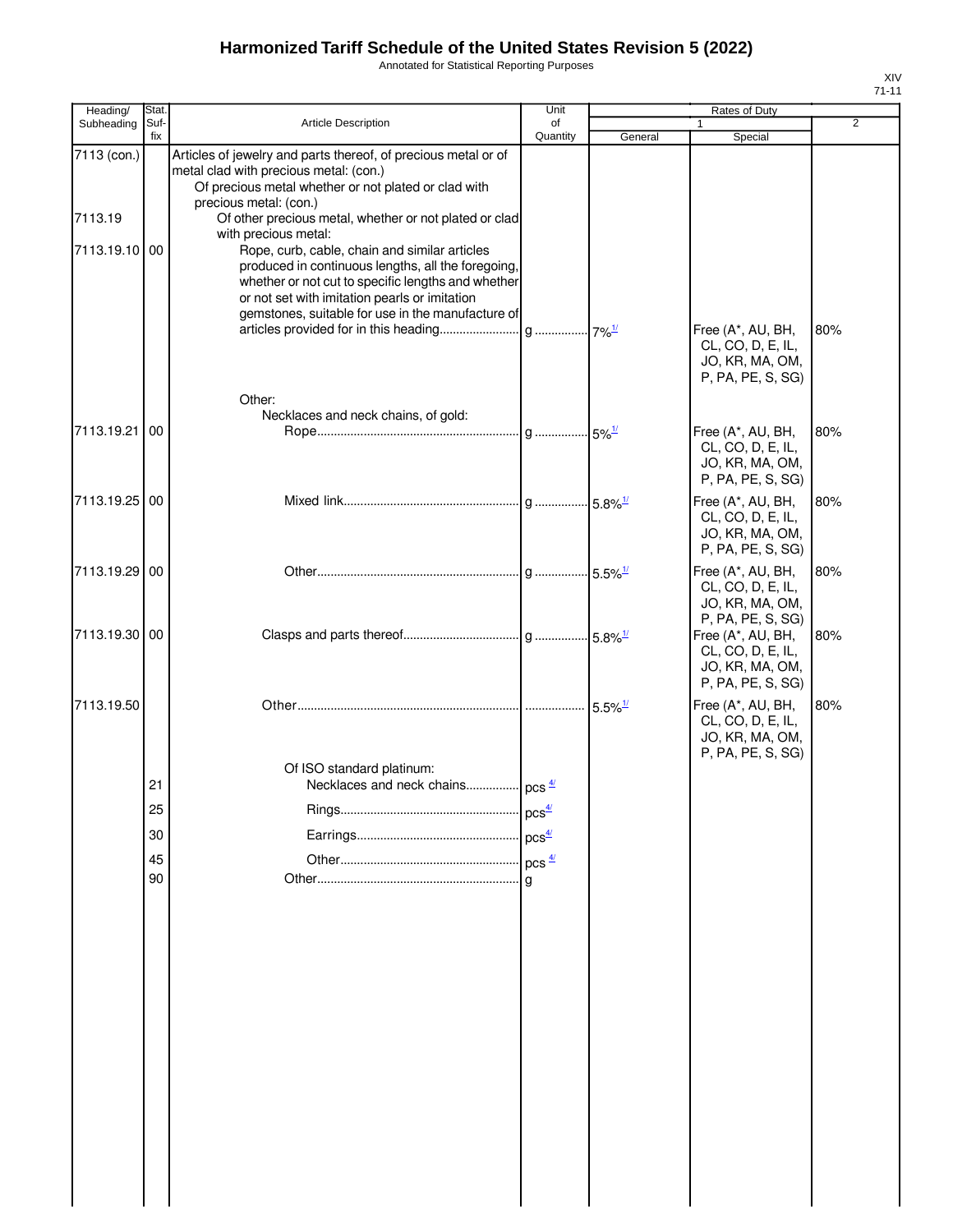Annotated for Statistical Reporting Purposes

| Heading/                                | Stat. |                                                                                                                                                                                                                                                                                                                                                                                           | Unit     | Rates of Duty |                                                                                |                |
|-----------------------------------------|-------|-------------------------------------------------------------------------------------------------------------------------------------------------------------------------------------------------------------------------------------------------------------------------------------------------------------------------------------------------------------------------------------------|----------|---------------|--------------------------------------------------------------------------------|----------------|
| Subheading                              | Suf-  | Article Description                                                                                                                                                                                                                                                                                                                                                                       | of       |               |                                                                                | $\overline{2}$ |
| 7113 (con.)<br>7113.20<br>7113.20.10 00 | fix   | Articles of jewelry and parts thereof, of precious metal or of<br>metal clad with precious metal: (con.)<br>Of base metal clad with precious metal:<br>Rope, curb, cable, chain and similar articles produced<br>in continuous lengths, all the foregoing, whether or not<br>cut to specific lengths and whether or not set with<br>imitation pearls or imitation gemstones, suitable for | Quantity | General       | Special                                                                        |                |
|                                         |       | use in the manufacture of articles provided for in this<br>Other:                                                                                                                                                                                                                                                                                                                         |          |               | Free (A*, AU, BH,<br>CL, CO, D, E, IL,<br>JO, KR, MA, OM,<br>P, PA, PE, S, SG) | 80%            |
| 7113.20.21                              | 00    | Necklaces and neck chains, clad with gold:                                                                                                                                                                                                                                                                                                                                                |          |               | Free (A*, AU, BH,<br>CL, CO, D, E, IL,<br>JO, KR, MA, OM,<br>P, PA, PE, S, SG) | 80%            |
| 7113.20.25 00                           |       |                                                                                                                                                                                                                                                                                                                                                                                           |          |               | Free (A*, AU, BH,<br>CL, CO, D, E, IL,<br>JO, KR, MA, OM,<br>P, PA, PE, S, SG) | 80%            |
| 7113.20.29 00                           |       |                                                                                                                                                                                                                                                                                                                                                                                           |          |               | Free (A*, AU, BH,<br>CL, CO, D, E, IL,<br>JO, KR, MA, OM,<br>P, PA, PE, S, SG) | 80%            |
| 7113.20.30 00                           |       |                                                                                                                                                                                                                                                                                                                                                                                           |          |               | Free (A*, AU, BH,<br>CL, CO, D, E, IL,<br>JO, KR, MA, OM,<br>P, PA, PE, S, SG) | 80%            |
| 7113.20.50 00                           |       |                                                                                                                                                                                                                                                                                                                                                                                           |          |               | Free (A*, AU, BH,<br>CL, CO, D, E, IL,<br>JO, KR, MA, OM,<br>P, PA, PE, S, SG) | 80%            |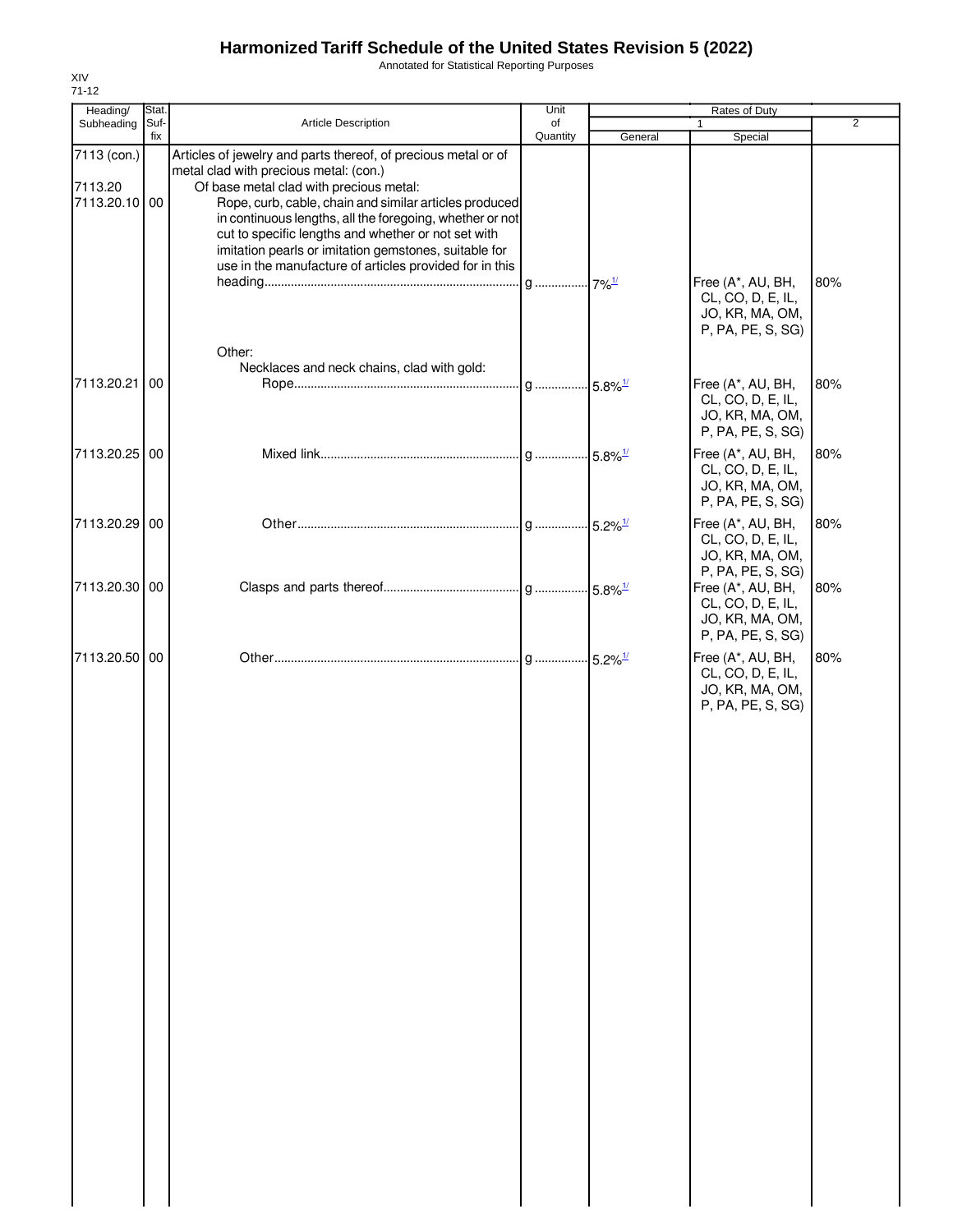Annotated for Statistical Reporting Purposes

| Heading/        | Stat.       |                                                                                                                                                                                                                                                                | Unit                  |         | Rates of Duty                                                                     |                     |
|-----------------|-------------|----------------------------------------------------------------------------------------------------------------------------------------------------------------------------------------------------------------------------------------------------------------|-----------------------|---------|-----------------------------------------------------------------------------------|---------------------|
| Subheading      | Suf-<br>fix | <b>Article Description</b>                                                                                                                                                                                                                                     | of<br>Quantity        | General | $\mathbf{1}$<br>Special                                                           | $\overline{2}$      |
| 7114<br>7114.11 |             | Articles of goldsmiths' or silversmiths' wares and parts thereof,<br>of precious metal or of metal clad with precious metal:<br>Of precious metal whether or not plated or clad with<br>precious metal:<br>Of silver, whether or not plated or clad with other |                       |         |                                                                                   |                     |
|                 |             | precious metal:                                                                                                                                                                                                                                                |                       |         |                                                                                   |                     |
| 7114.11.10 00   |             |                                                                                                                                                                                                                                                                | No 2.8% <sup>27</sup> |         | Free (A, AU, BH, CL,<br>CO, D, E, IL, JO,<br>KR, MA, OM, P,<br>PA, PE, S, SG)     | $16¢$ each +<br>45% |
| 7114.11.20 00   |             |                                                                                                                                                                                                                                                                | No 2.7% <sup>27</sup> |         | Free (A, AU, BH, CL,<br>CO, D, E, IL, JO,<br>KR, MA, OM, P,<br>PA, PE, S, SG)     | $16¢$ each +<br>45% |
| 7114.11.30 00   |             | Spoons and ladles:                                                                                                                                                                                                                                             |                       |         | Free (A, AU, BH, CL, 65%<br>CO, D, E, IL, JO,<br>KR, MA, OM, P,<br>PA, PE, S, SG) |                     |
| 7114.11.40 00   |             |                                                                                                                                                                                                                                                                |                       |         | Free (A, AU, BH, CL, 65%<br>CO, D, E, IL, JO,<br>KR, MA, OM, P,<br>PA, PE, S, SG) |                     |
| 7114.11.45 00   |             | Sets of the foregoing which include two or more                                                                                                                                                                                                                |                       |         | Free (A+, AU, BH,<br>CL, CO, D, E, IL,<br>JO, KR, MA, OM,<br>P, PA, PE, S, SG)    | 65%                 |
|                 |             | Articles not elsewhere specified or included of a<br>type used for household, table or kitchen use; toilet<br>and sanitary wares; all the foregoing and parts<br>thereof, of silver:                                                                           |                       |         |                                                                                   |                     |
| 7114.11.50 00   |             |                                                                                                                                                                                                                                                                |                       |         | Free (A, AU, BH, CL, 65%<br>CO, D, E, IL, JO,<br>KR, MA, OM, P,<br>PA, PE, S, SG) |                     |
| 7114.11.60 00   |             |                                                                                                                                                                                                                                                                |                       |         | Free (A*, AU, BH,<br>CL, CO, D, E, IL,<br>JO, KR, MA, OM,<br>P, PA, PE, S, SG)    | 65%                 |
| 7114.11.70 00   |             |                                                                                                                                                                                                                                                                |                       |         | Free (A, AU, BH, CL, 65%<br>CO, D, E, IL, JO,<br>KR, MA, OM, P,<br>PA, PE, S, SG) |                     |
| 7114.19.00 00   |             | Of other precious metal whether or not plated or clad                                                                                                                                                                                                          |                       |         | Free (A, AU, BH, CL, 65%<br>CO, D, E, IL, JO,<br>KR, MA, OM, P,<br>PA, PE, S, SG) |                     |
|                 |             |                                                                                                                                                                                                                                                                |                       |         |                                                                                   |                     |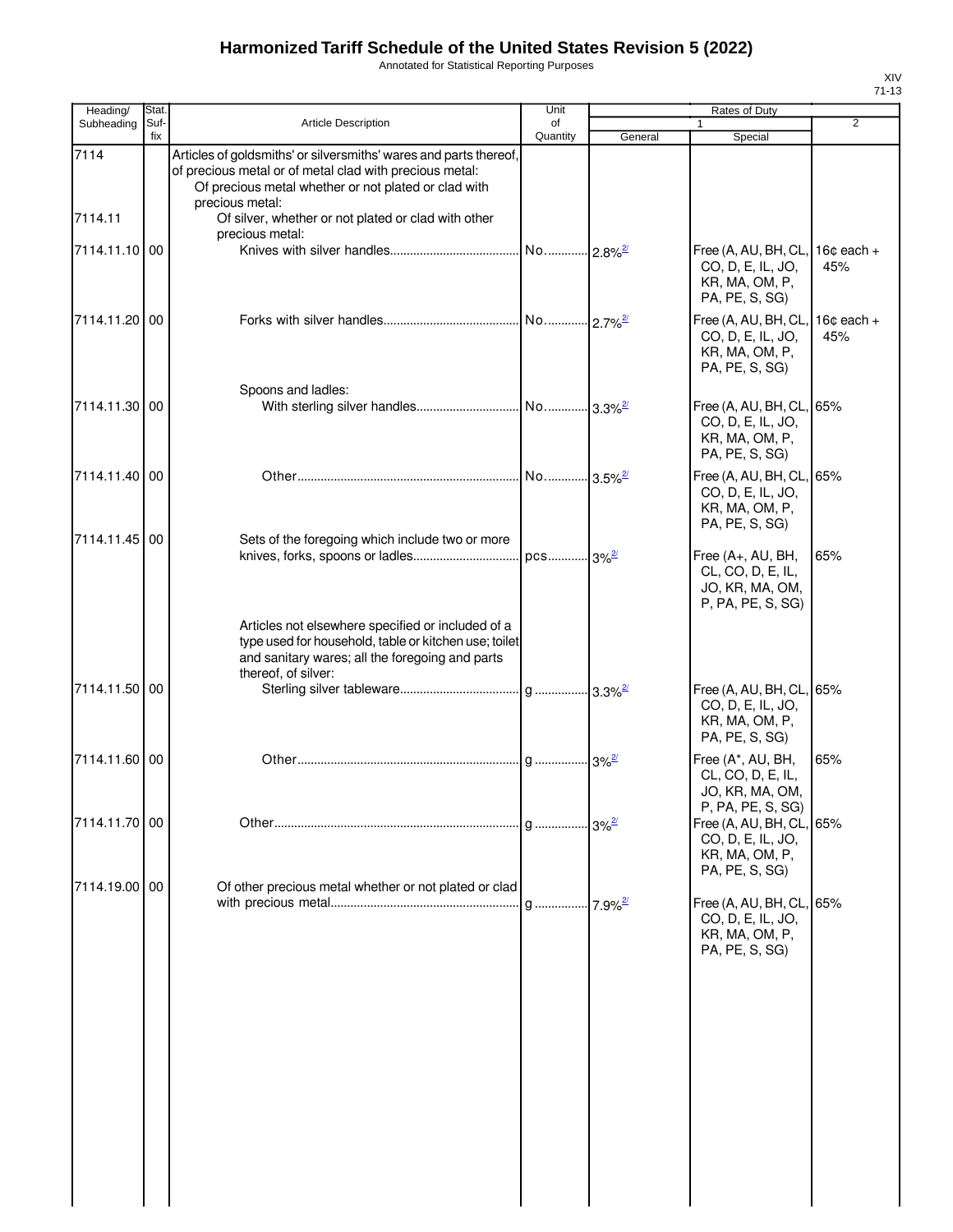Annotated for Statistical Reporting Purposes

| Heading/                  | Stat.           |                                                                                                                                                                                                                                  | Unit           |                     | Rates of Duty                                                                     |                |
|---------------------------|-----------------|----------------------------------------------------------------------------------------------------------------------------------------------------------------------------------------------------------------------------------|----------------|---------------------|-----------------------------------------------------------------------------------|----------------|
| Subheading                | Suf-<br>fix     | Article Description                                                                                                                                                                                                              | of<br>Quantity | General             | $\mathbf{1}$<br>Special                                                           | $\overline{2}$ |
| 7114 (con.)<br>7114.20.00 |                 | Articles of goldsmiths' or silversmiths' wares and parts thereof,<br>of precious metal or of metal clad with precious metal: (con.)                                                                                              |                | $3\%$ <sup>2/</sup> | Free (A*, AU, BH,<br>CL, CO, D, E, IL,<br>JO, KR, MA, OM,                         | 65%            |
|                           | 40              | Articles not elsewhere specified or included, of a type<br>used for household, table or kitchen use; toilet or                                                                                                                   |                |                     | P, PA, PE, S, SG)                                                                 |                |
| 7115                      | 60              | Other articles of precious metal or of metal clad with precious<br>metal:                                                                                                                                                        |                |                     |                                                                                   |                |
| 7115.10.00                | 00 <sup>1</sup> |                                                                                                                                                                                                                                  |                |                     | Free (A, AU, BH, CL, 65%<br>CO, D, E, IL, JO,<br>KR, MA, OM, P,<br>PA, PE, S, SG) |                |
| 7115.90<br>7115.90.05     |                 | Other:<br>Articles of precious metal, in rectangular or near<br>rectangular shapes, containing 99.5 percent or more<br>by weight of a precious metal and not otherwise<br>marked or decorated than with weight, purity, or other |                |                     |                                                                                   |                |
|                           | 30              |                                                                                                                                                                                                                                  |                | Free <sup>27</sup>  |                                                                                   | Free           |
|                           | 60<br>90        |                                                                                                                                                                                                                                  |                |                     |                                                                                   |                |
| 7115.90.30 00             |                 | Other:                                                                                                                                                                                                                           |                |                     | Free (A, AU, BH, CL, 110%                                                         |                |
|                           |                 |                                                                                                                                                                                                                                  |                |                     | CO, D, E, IL, JO,<br>KR, MA, OM, P,<br>PA, PE, S, SG)                             |                |
| 7115.90.40 00             |                 |                                                                                                                                                                                                                                  |                |                     | Free (A, AU, BH, CL, 65%<br>CO, D, E, IL, JO,<br>KR, MA, OM, P,<br>PA, PE, S, SG) |                |
| 7115.90.60 00             |                 |                                                                                                                                                                                                                                  |                |                     | Free (A, AU, BH, CL, 65%<br>CO, D, E, IL, JO,<br>KR, MA, OM, P,<br>PA, PE, S, SG) |                |
|                           |                 |                                                                                                                                                                                                                                  |                |                     |                                                                                   |                |
|                           |                 |                                                                                                                                                                                                                                  |                |                     |                                                                                   |                |
|                           |                 |                                                                                                                                                                                                                                  |                |                     |                                                                                   |                |
|                           |                 |                                                                                                                                                                                                                                  |                |                     |                                                                                   |                |
|                           |                 |                                                                                                                                                                                                                                  |                |                     |                                                                                   |                |
|                           |                 |                                                                                                                                                                                                                                  |                |                     |                                                                                   |                |
|                           |                 |                                                                                                                                                                                                                                  |                |                     |                                                                                   |                |
|                           |                 |                                                                                                                                                                                                                                  |                |                     |                                                                                   |                |
|                           |                 |                                                                                                                                                                                                                                  |                |                     |                                                                                   |                |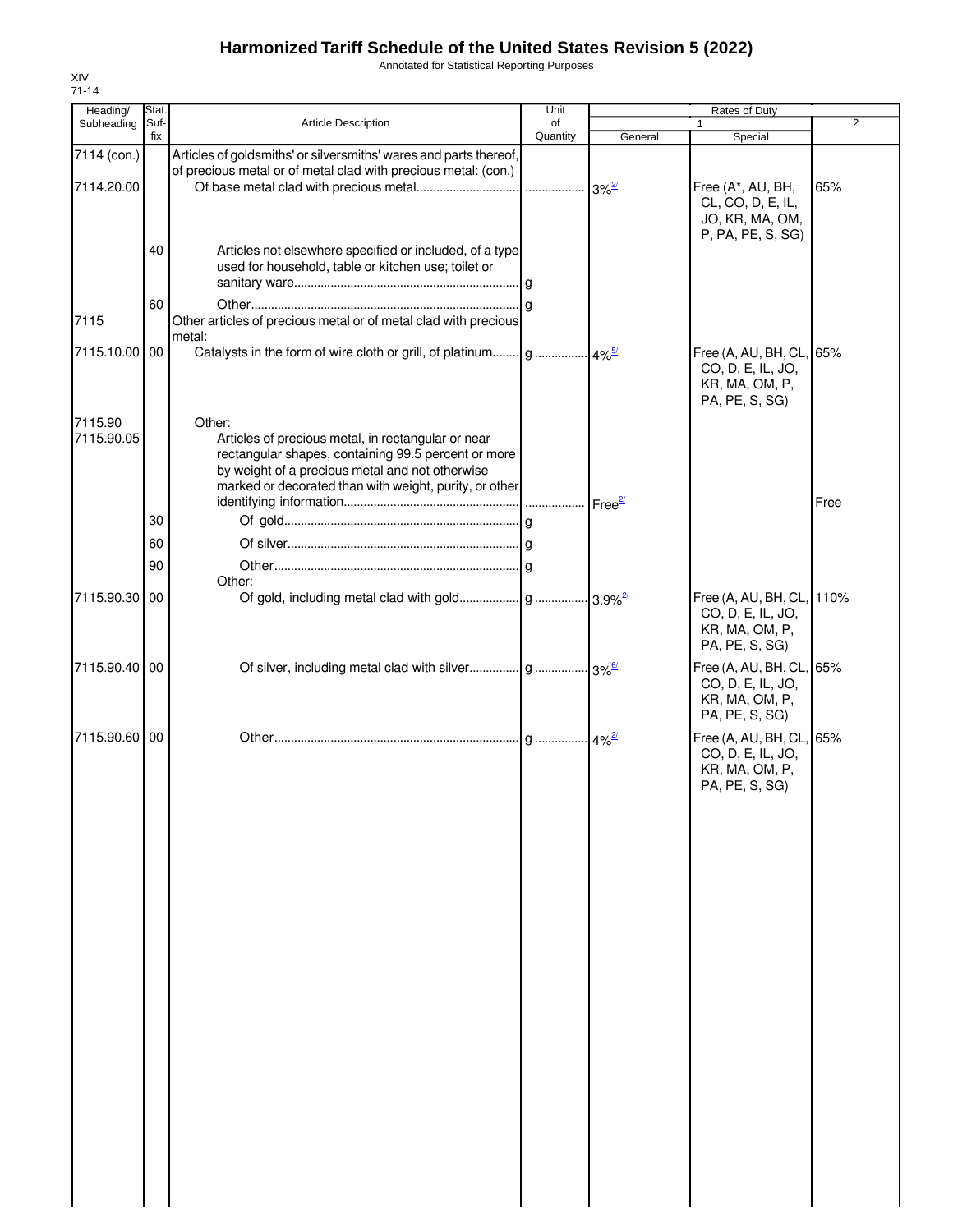Annotated for Statistical Reporting Purposes

| Heading/                 | Stat. |                                                                                                                   | Unit                   |         | Rates of Duty                                                                                       |     |
|--------------------------|-------|-------------------------------------------------------------------------------------------------------------------|------------------------|---------|-----------------------------------------------------------------------------------------------------|-----|
| Subheading               | Suf-  | <b>Article Description</b>                                                                                        | of                     |         |                                                                                                     | 2   |
| 7116                     | fix   | Articles of natural or cultured pearls, precious or semiprecious<br>stones (natural, synthetic or reconstructed): | Quantity               | General | Special                                                                                             |     |
| 7116.10<br>7116.10.10 00 |       | Of natural or cultured pearls:                                                                                    |                        |         | Free (A, AU, BH, CL, 80%<br>CO, D, E, IL, JO,<br>KR, MA, OM, P,<br>PA, PE, S, SG)                   |     |
| 7116.10.25 00            |       |                                                                                                                   |                        |         | Free (A, AU, BH, CL, 110%<br>CO, D, E, IL, JO,<br>KR, MA, OM, P,<br>PA, PE, S, SG)                  |     |
| 7116.20                  |       | Of precious or semiprecious stones (natural, synthetic or<br>reconstructed):<br>Articles of jewelry:              |                        |         |                                                                                                     |     |
| 7116.20.05 00            |       |                                                                                                                   |                        |         | Free (A*, AU, BH,<br>CL, CO, D, E, IL,<br>JO, KR, MA, OM,<br>P, PA, PE, S, SG)                      | 80% |
| 7116.20.15 00            |       | Other:                                                                                                            |                        |         | Free (A*, AU, BH,<br>CL, CO, D, E, IL,<br>JO, KR, MA, OM,<br>P, PA, PE, S, SG)                      | 80% |
| 7116.20.30 00            |       | Of semiprecious stones (except rock crystal):<br>Graded semiprecious stones strung                                |                        |         | Free (A*, AU, BH,<br>CL, CO, D, E, IL,<br>JO, KR, MA, OM,                                           | 50% |
| 7116.20.35 00            |       |                                                                                                                   |                        |         | P, PA, PE, S, SG)<br>Free (A*, AU, BH,<br>CL, CO, D, E, IL,<br>JO, KR, MA, OM,<br>P, PA, PE, S, SG) | 50% |
| 7116.20.40 00            |       |                                                                                                                   | No 10.5% <sup>1/</sup> |         | Free (A*, AU, BH,<br>CL, CO, D, E, IL,<br>JO, KR, MA, OM,                                           | 50% |
| 7116.20.50 00            |       |                                                                                                                   | No Free <sup>1/</sup>  |         | P, PA, PE, S, SG)                                                                                   | 50% |
|                          |       |                                                                                                                   |                        |         |                                                                                                     |     |
|                          |       |                                                                                                                   |                        |         |                                                                                                     |     |
|                          |       |                                                                                                                   |                        |         |                                                                                                     |     |
|                          |       |                                                                                                                   |                        |         |                                                                                                     |     |
|                          |       |                                                                                                                   |                        |         |                                                                                                     |     |

 $\overline{\phantom{a}}$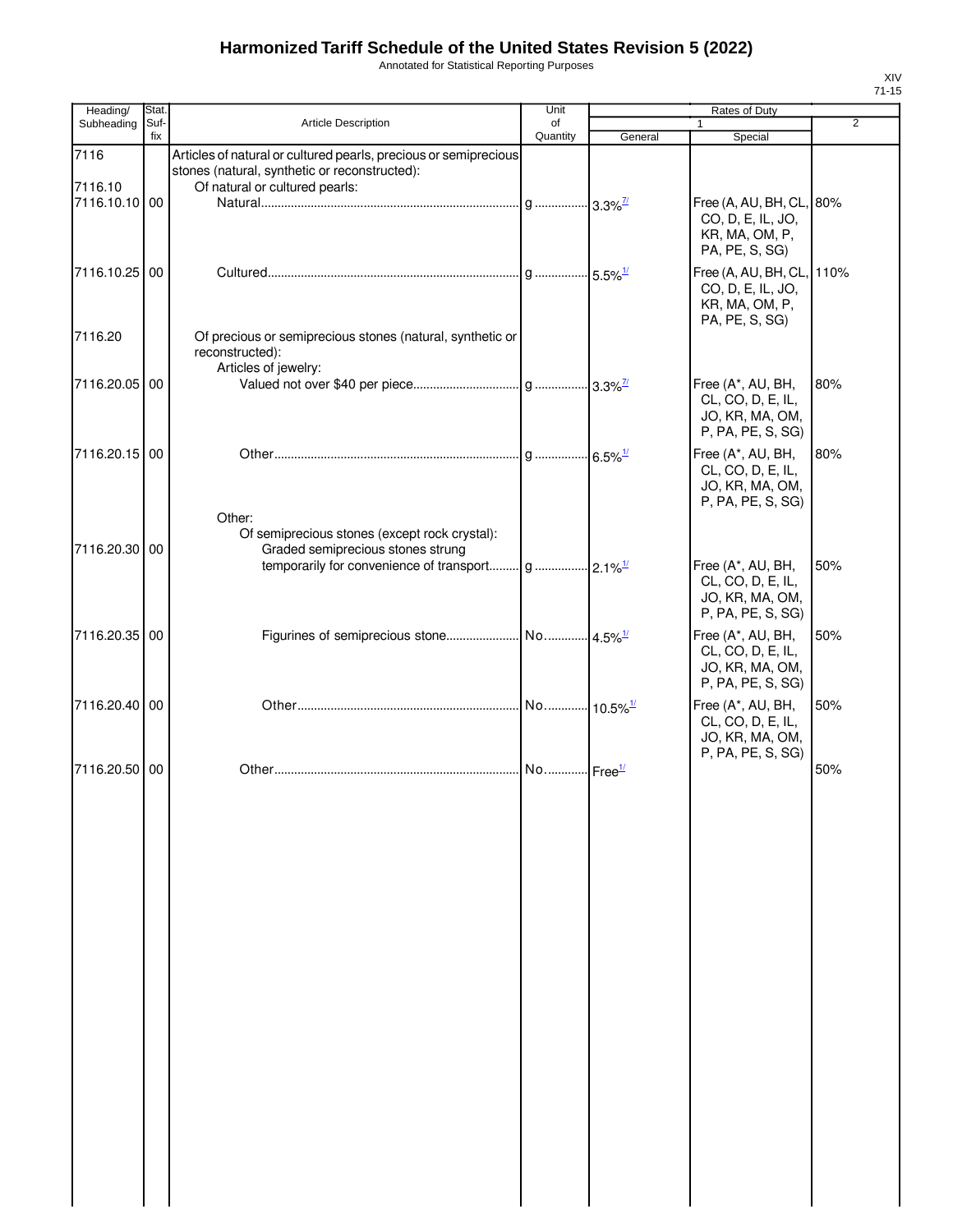Annotated for Statistical Reporting Purposes

| Suf-<br>Article Description<br>fix<br>Imitation jewelry:<br>Of base metal, whether or not plated with precious metal:<br>00<br>Other:<br>Rope, curb, cable, chain and similar articles<br>produced in continuous lengths, all the foregoing,<br>whether or not cut to specific lengths and whether<br>or not set with imitation pearls or imitation<br>gemstones, suitable for use in the manufacture of<br>articles provided for in this heading:<br>Valued not over 33 cents per meter:<br>7117.19.05 00<br>Toy jewelry valued not over 8 cents per<br>7117.19.15 00<br>7117.19.20 00 | of<br>Quantity                                   | General | $\mathbf{1}$<br>Special<br>Free (A*, AU, BH,<br>CL, CO, D, E, IL,<br>JO, KR, MA, OM,<br>P, PA, PE, S, SG)<br>Free (A, AU, BH, CL, 80%<br>CO, D, E, IL, JO,<br>KR, MA, OM, P, | 2<br>110%<br>80% |
|-----------------------------------------------------------------------------------------------------------------------------------------------------------------------------------------------------------------------------------------------------------------------------------------------------------------------------------------------------------------------------------------------------------------------------------------------------------------------------------------------------------------------------------------------------------------------------------------|--------------------------------------------------|---------|------------------------------------------------------------------------------------------------------------------------------------------------------------------------------|------------------|
|                                                                                                                                                                                                                                                                                                                                                                                                                                                                                                                                                                                         |                                                  |         |                                                                                                                                                                              |                  |
|                                                                                                                                                                                                                                                                                                                                                                                                                                                                                                                                                                                         |                                                  |         |                                                                                                                                                                              |                  |
|                                                                                                                                                                                                                                                                                                                                                                                                                                                                                                                                                                                         |                                                  |         |                                                                                                                                                                              |                  |
|                                                                                                                                                                                                                                                                                                                                                                                                                                                                                                                                                                                         |                                                  |         |                                                                                                                                                                              |                  |
|                                                                                                                                                                                                                                                                                                                                                                                                                                                                                                                                                                                         |                                                  |         |                                                                                                                                                                              |                  |
|                                                                                                                                                                                                                                                                                                                                                                                                                                                                                                                                                                                         |                                                  |         |                                                                                                                                                                              |                  |
|                                                                                                                                                                                                                                                                                                                                                                                                                                                                                                                                                                                         |                                                  |         | PA, PE, S, SG)                                                                                                                                                               |                  |
|                                                                                                                                                                                                                                                                                                                                                                                                                                                                                                                                                                                         |                                                  |         | Free (A, AU, BH, CL, 110%<br>CO, D, E, IL, JO,<br>KR, MA, OM, P,<br>PA, PE, S, SG)                                                                                           |                  |
| 7117.19.30 00<br>Religious articles of a purely devotional charac-                                                                                                                                                                                                                                                                                                                                                                                                                                                                                                                      |                                                  |         |                                                                                                                                                                              |                  |
|                                                                                                                                                                                                                                                                                                                                                                                                                                                                                                                                                                                         |                                                  |         | Free (A, AU, BH, CL, 45%<br>CO, D, E, IL, JO,<br>KR, MA, OM, P,<br>PA, PE, S, SG)                                                                                            |                  |
| Other:<br>7117.19.60 00<br>Toy jewelry valued not over 8 cents per                                                                                                                                                                                                                                                                                                                                                                                                                                                                                                                      |                                                  |         |                                                                                                                                                                              | 110%             |
| 7117.19.90 00                                                                                                                                                                                                                                                                                                                                                                                                                                                                                                                                                                           |                                                  |         | Free (A, AU, BH, CL, 110%<br>CO, D, E, IL, JO,<br>KR, MA, OM, P,<br>PA, PE, S, SG)                                                                                           |                  |
|                                                                                                                                                                                                                                                                                                                                                                                                                                                                                                                                                                                         |                                                  |         |                                                                                                                                                                              |                  |
|                                                                                                                                                                                                                                                                                                                                                                                                                                                                                                                                                                                         |                                                  |         |                                                                                                                                                                              |                  |
|                                                                                                                                                                                                                                                                                                                                                                                                                                                                                                                                                                                         |                                                  |         |                                                                                                                                                                              |                  |
|                                                                                                                                                                                                                                                                                                                                                                                                                                                                                                                                                                                         |                                                  |         |                                                                                                                                                                              |                  |
|                                                                                                                                                                                                                                                                                                                                                                                                                                                                                                                                                                                         |                                                  |         |                                                                                                                                                                              |                  |
|                                                                                                                                                                                                                                                                                                                                                                                                                                                                                                                                                                                         |                                                  |         |                                                                                                                                                                              |                  |
|                                                                                                                                                                                                                                                                                                                                                                                                                                                                                                                                                                                         |                                                  |         |                                                                                                                                                                              |                  |
|                                                                                                                                                                                                                                                                                                                                                                                                                                                                                                                                                                                         |                                                  |         |                                                                                                                                                                              |                  |
|                                                                                                                                                                                                                                                                                                                                                                                                                                                                                                                                                                                         | ter designed to be worn on apparel or carried on |         |                                                                                                                                                                              |                  |

XIV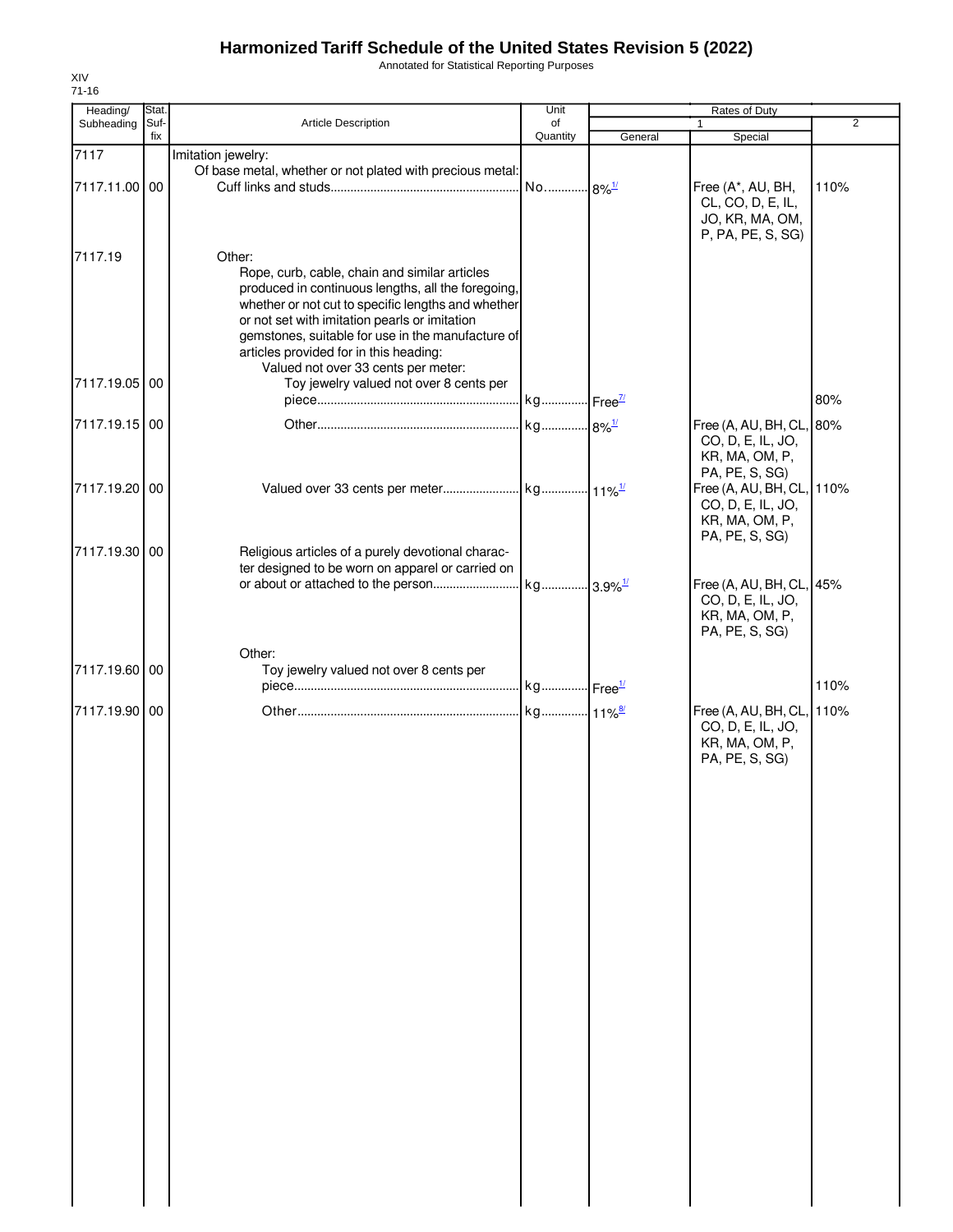Annotated for Statistical Reporting Purposes

| Heading/                                | Stat.<br>Suf-<br>fix | Article Description                                                                                                                        | Unit                   | Rates of Duty |                                                                                |                |  |
|-----------------------------------------|----------------------|--------------------------------------------------------------------------------------------------------------------------------------------|------------------------|---------------|--------------------------------------------------------------------------------|----------------|--|
| Subheading                              |                      |                                                                                                                                            | of<br>Quantity         | General       | 1<br>Special                                                                   | $\overline{2}$ |  |
| 7117 (con.)<br>7117.90<br>7117.90.10 00 |                      | Imitation jewelry: (con.)<br>Other:<br>Necklaces, valued not over 30 cents per dozen,                                                      |                        |               |                                                                                |                |  |
|                                         |                      | composed wholly of plastic shapes mounted on fiber                                                                                         | doz Free <sup>1/</sup> |               |                                                                                | Free           |  |
|                                         |                      | Religious articles of a purely devotional character<br>designed to be worn on apparel or carried on or about<br>or attached to the person: |                        |               |                                                                                |                |  |
| 7117.90.20                              | 00                   |                                                                                                                                            |                        |               | Free (A*, AU, BH,<br>CL, CO, D, E, IL,<br>JO, KR, MA, OM,<br>P, PA, PE, S, SG) | 50%            |  |
| 7117.90.30 00                           |                      | Other:                                                                                                                                     |                        |               | Free (A*, AU, BH,<br>CL, CO, D, E, IL,<br>JO, KR, MA, OM,<br>P, PA, PE, S, SG) | 45%            |  |
|                                         |                      | Valued not over 20 cents per dozen pieces or                                                                                               |                        |               |                                                                                |                |  |
| 7117.90.45 00                           |                      | parts:                                                                                                                                     |                        |               |                                                                                | 45%            |  |
| 7117.90.55 00                           |                      |                                                                                                                                            |                        |               | Free (A*, AU, BH,                                                              | 45%            |  |
|                                         |                      | Valued over 20 cents per dozen pieces or parts:                                                                                            |                        |               | CL, CO, D, E, IL,<br>JO, KR, MA, OM,<br>P, PA, PE, S, SG)                      |                |  |
| 7117.90.60 00                           |                      | Toy jewelry (except parts) valued not over 8                                                                                               |                        |               |                                                                                | 110%           |  |
|                                         |                      | Other:                                                                                                                                     |                        |               |                                                                                |                |  |
| 7117.90.75 00                           |                      |                                                                                                                                            |                        |               |                                                                                | 110%           |  |
| 7117.90.90 00                           |                      |                                                                                                                                            |                        |               | Free (A*, AU, BH,<br>CL, CO, D, E, IL,<br>JO, KR, MA, OM,<br>P, PA, PE, S, SG) | 110%           |  |
| 7118<br>7118.10.00 00                   |                      | Coin:<br>Coin (other than gold coin), not being legal tender g  Free <sup>1/</sup>                                                         |                        |               |                                                                                | Free           |  |
| 7118.90.00                              |                      |                                                                                                                                            |                        |               |                                                                                | Free           |  |
|                                         |                      | Gold:                                                                                                                                      |                        |               |                                                                                |                |  |
|                                         |                      |                                                                                                                                            | g<br>Au g              |               |                                                                                |                |  |
|                                         | 19                   |                                                                                                                                            | g                      |               |                                                                                |                |  |
|                                         | 20                   |                                                                                                                                            | Au g                   |               |                                                                                |                |  |
|                                         |                      |                                                                                                                                            | g<br>Ptg               |               |                                                                                |                |  |
|                                         | 55                   |                                                                                                                                            |                        |               |                                                                                |                |  |
|                                         |                      |                                                                                                                                            |                        |               |                                                                                |                |  |
|                                         |                      |                                                                                                                                            |                        |               |                                                                                |                |  |
|                                         |                      |                                                                                                                                            |                        |               |                                                                                |                |  |
|                                         |                      |                                                                                                                                            |                        |               |                                                                                |                |  |
|                                         |                      |                                                                                                                                            |                        |               |                                                                                |                |  |
|                                         |                      |                                                                                                                                            |                        |               |                                                                                |                |  |
|                                         |                      |                                                                                                                                            |                        |               |                                                                                |                |  |
|                                         |                      |                                                                                                                                            |                        |               |                                                                                |                |  |
|                                         |                      |                                                                                                                                            |                        |               |                                                                                |                |  |

XIV 71-17